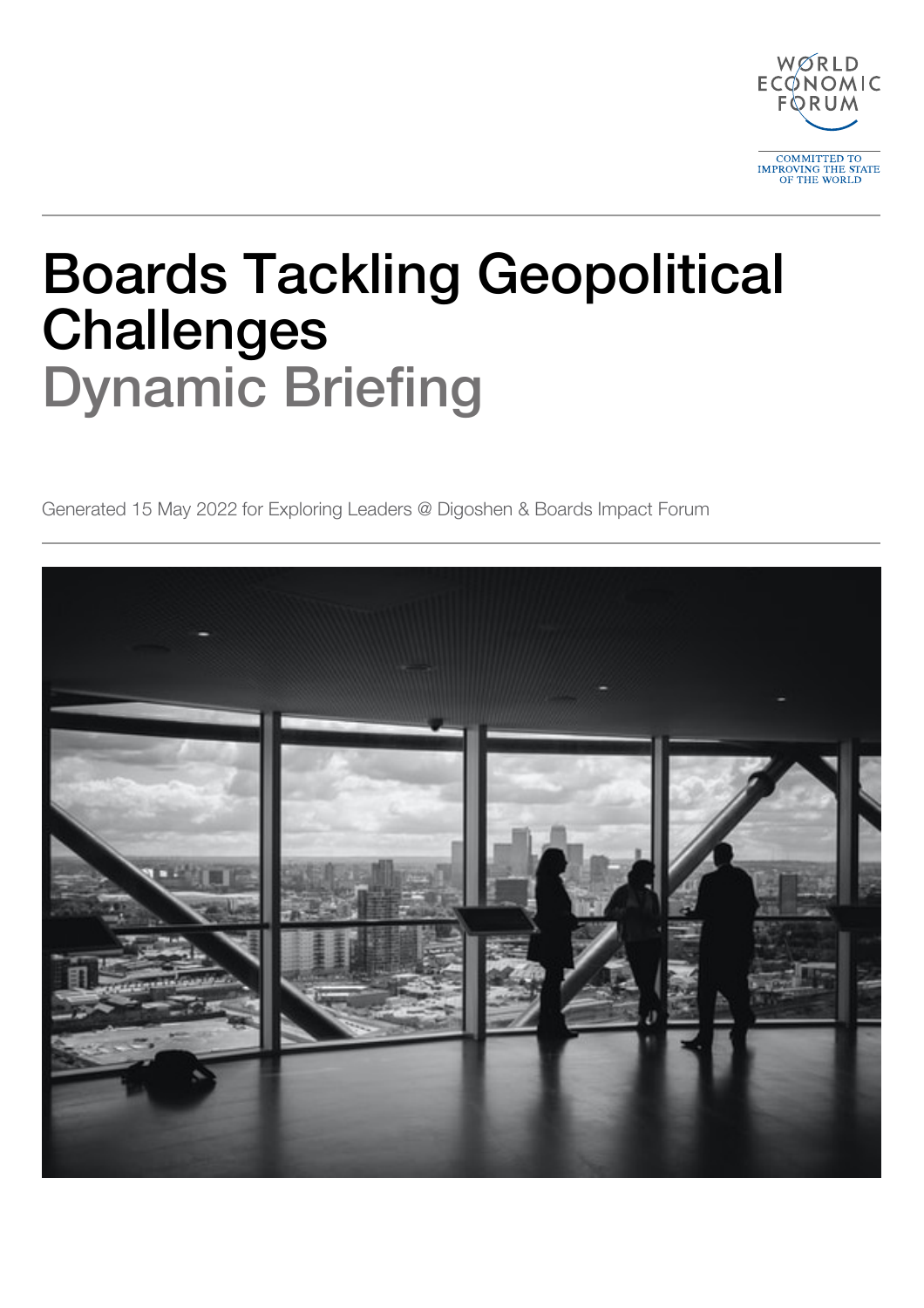## **Boards Tackling Geopolitical Challenges**

Last review on Sat 05 March 2022

## About

This dynamic briefing draws on the collective intelligence of the Forum network to explore the key trends, interconnections and interdependencies between industry, regional and global issues. In the briefing, you will find a visual representation of this topic (Transformation Map – interactive version available online via [intelligence.weforum.org](https://intelligence.weforum.org/topics/95f937ecf305476fa359b60a0d6dda33) ), an overview and the key trends affecting it, along with summaries and links to the latest research and analysis on each of the trends. Briefings for countries also include the relevant data from the Forum's benchmarking indices. The content is continuously updated with the latest thinking of leaders and experts from across the Forum network, and with insights from Forum meetings, projects communities and activities.



Created by Exploring Leaders @ Digoshen & Boards Impact Forum, licensed for professional use C 2022 World Economic Forum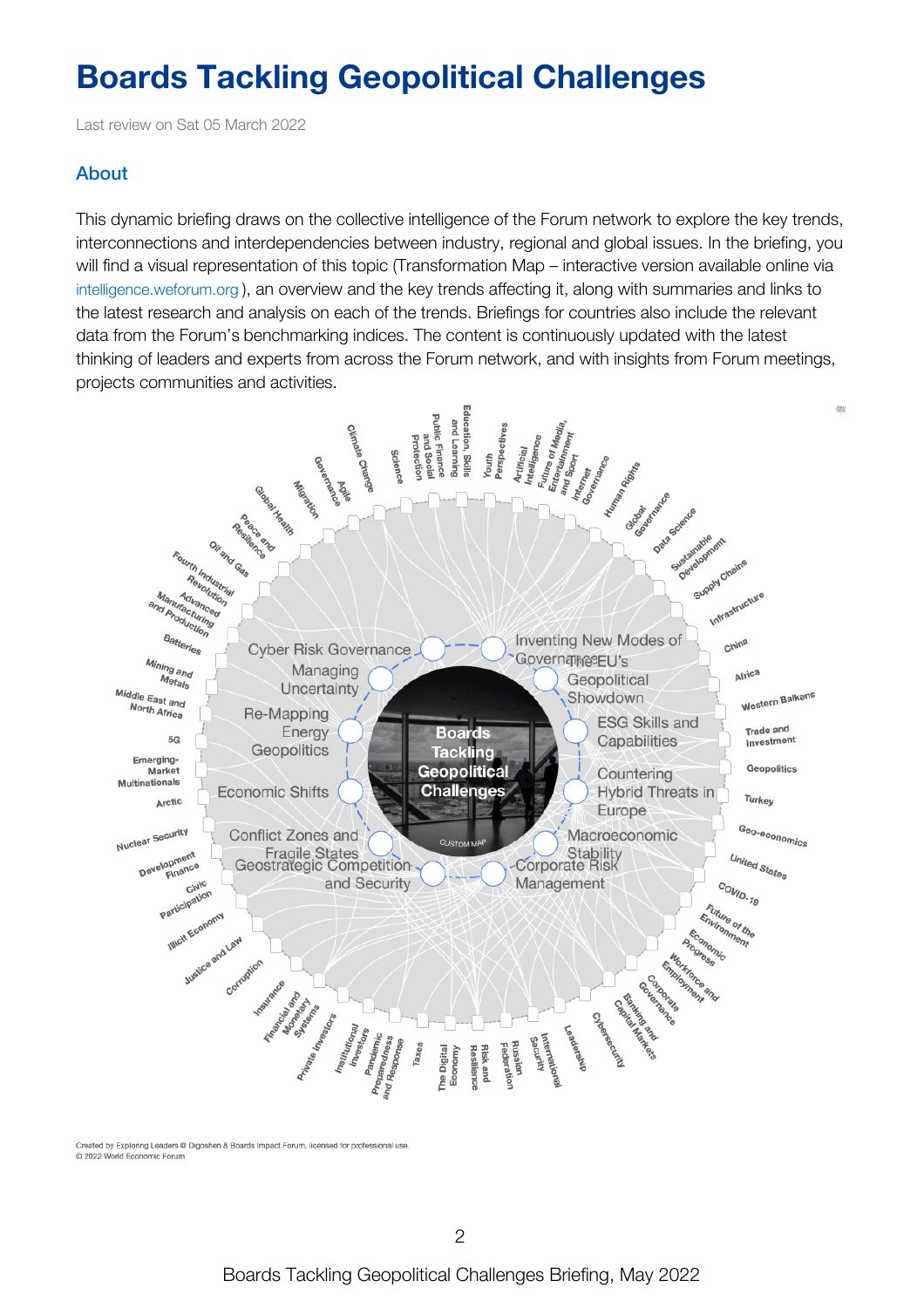## **Executive summary**

Insights for Boards tackling Geopolitical challenges including the war by Russia on Ukraine. For individuals exploring to make a difference more insights can be found here https://supportukrainenow.org

## 1. Inventing New Modes of Governance

The traditional institutions spawned after World War II are increasingly irrelevant.

## 2. The EU's Geopolitical Showdown

A 'geopolitical' European Commission must guide Europe while the risk of a global great-power standoff increases.

## 3. ESG Skills and Capabilities

The employees required to assess new layers of corporate performance need a blend of competencies and skills.

## 4. Countering Hybrid Threats in Europe

Russia's war on Ukraine reinvigorated Western security cooperation and may be a turning point in Europe's defence policy.

## 5. Macroeconomic Stability

The Macroeconomic Stability category of the Global Competitiveness Index describes a country's efforts to curb inflation and successfully manage its public debt load.

## 6. Corporate Risk Management

For boards, the volatility of risk scenarios is only increasing.

## 7. Geostrategic Competition and Security

Russia's Ukraine invasion demonstrates that competition with Moscow is a defining feature of security in Europe and beyond.

## 8. Conflict Zones and Fragile States

Nuclear material and reactors in parts of the world prone to conflict are particularly vulnerable.

## 9. Economic Shifts

There has been a resurgence in the use of economic and financial sanctions.

## 10. Re-Mapping Energy Geopolitics

New resources are emerging, and China is becoming a cleantech manufacturing powerhouse.

## 11. Managing Uncertainty

Experts should be placed prominently at the centre of efforts to deal with crises.

## 12. Cyber Risk Governance

The number of corporate boards with a dedicated cybersecurity committee is expected to increase sharply by 2025.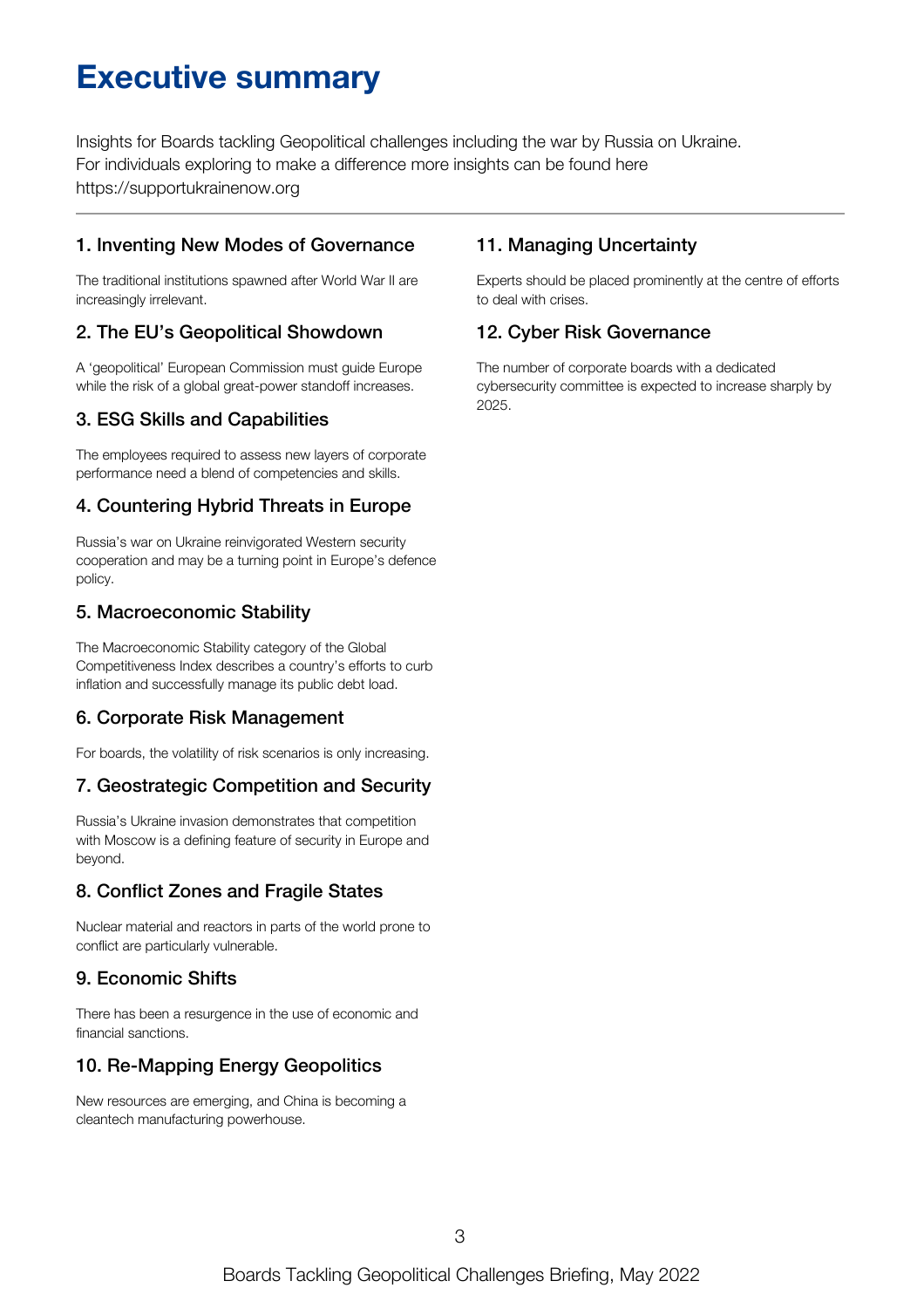## The traditional institutions spawned after World War II are increasingly irrelevant

Growing inequality, the social and economic fallout from COVID-19, climate change, and migration all present increasingly thorny governance challenges. The climate crisis demands coordinated answers at the local and global level. However, governance structures largely inherited from the 19th and 20th centuries - like patriarchal institutions, political parties, or intergovernmental negotiations - are being questioned as they reach the limits of their usefulness. Voting, long the preferred mechanism for choosing decision-makers, has been undermined by low turnout and the interference of authoritarians. The pandemic spurred governments to restrict freedom of movement and pursue vaccination efforts, triggering reactions. Many countries have seen demonstrations against pandemic restrictions and mandates (even as other people have pressed for stronger measures to better help protect populations). The pandemic has also diverted attention and funding from other public health issues, reduced the capacity of civil society organisations to function, and generated geopolitical tensions. This has only further pressured a multilateral system mostly formed after World War II. The friction between the US and China is a symptom of this deterioration, as is Russia's invasion of Ukraine.

However, new means of global cooperation are emerging. Multi-stakeholder efforts like the Internet Governance Forum are demonstrating that open platforms for discussion are not only possible, but also useful. Efforts formed around the United Nations' Sustainable Development Goals are also promising. Many international civic-participation movements are being powered by digital coordination and make decision making more inclusive. At the national level, the French Citizens' Convention for the Climate (2019-2020) demonstrated the power of embedding such a deliberative process in traditional decision making, and inspired similar processes in other countries. At the European level, the Conference on the Future of Europe has brought citizens from all EU member states together to discuss topics such as the economy, social justice, climate change, and migration. This marked the first time citizens' panels discussed and participated in political debate with decision makers in 24 different languages. At the global level, platforms like Avaaz and Change.org are gaining traction, and initiatives like the Global Citizens' Dialogues on the future of the Internet are connecting the informed views of citizens with decision-makers. Slowly but increasingly, deliberative democracy is scaling.

Related insight areas: Human Rights, Sustainable Development, Inequality, Science, International Security, Climate Change, Data Science, Youth Perspectives, Education, Skills and Learning, Internet Governance, Future of Media, Entertainment and Sport, Public Finance and Social Protection, Global Governance, Artificial Intelligence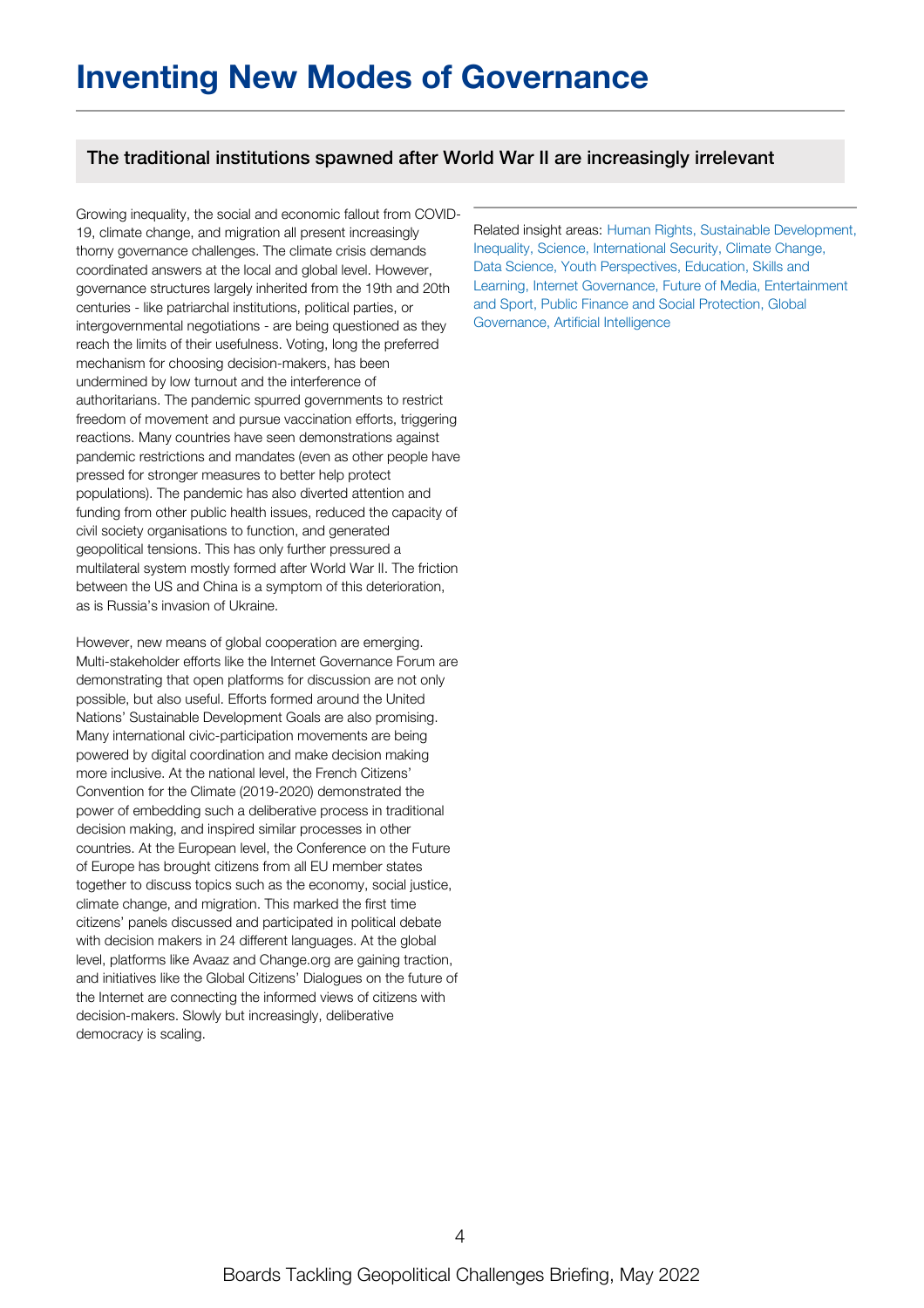

Wharton School of the University of Pennsylvania - [Knowledge@Wharton](https://knowledge.wharton.upenn.edu/article/how-will-twitter-change/) How Will Twitter [Change?](https://knowledge.wharton.upenn.edu/article/how-will-twitter-change/)

04 May [2022](https://knowledge.wharton.upenn.edu/article/how-will-twitter-change/)

Wharton marketing professor Pinar Yildirim said the deal makes sense from a business perspective because there are a number of [money-making](https://knowledge.wharton.upenn.edu/article/how-will-twitter-change/) features that Twitter hasn't implemented over the years, such as the edit button that Musk has clamored for or creative reels that would make it more competitive with Instagram and TikTok. Even after the departure last fall of co-founder and former CEO Jack Dorsey, the company has remained true to its original mission of public discourse, so it should be easy for Musk to pluck "low-hanging fruits" by adding features that would yield greater profit and please users.



#### **[FiveThirtyEight](https://fivethirtyeight.com/features/states-arent-waiting-for-the-supreme-court-to-rule-on-abortion/)**

### States Aren't Waiting For The [Supreme](https://fivethirtyeight.com/features/states-arent-waiting-for-the-supreme-court-to-rule-on-abortion/) Court To Rule On Abortion 03 May [2022](https://fivethirtyeight.com/features/states-arent-waiting-for-the-supreme-court-to-rule-on-abortion/)

On Monday night, Politico published a draft opinion from the Supreme Court that indicates a five-justice conservative majority plans to strike down Roe v. Wade and eliminate the [constitutional](https://fivethirtyeight.com/features/states-arent-waiting-for-the-supreme-court-to-rule-on-abortion/) right to abortion. It is not a final ruling, and it can change, but if it does not, the ruling would dramatically restrict abortion access across the country. Even before the leaked draft, state legislators weren't waiting for the justices' final word.



#### [Reporters](https://rsf.org/en/rsf%25E2%2580%2599s-2022-world-press-freedom-index-new-era-polarisation) Without Borders

RSF's 2022 World Press Freedom Index : a new era of [polarisation](https://rsf.org/en/rsf%25E2%2580%2599s-2022-world-press-freedom-index-new-era-polarisation) 03 May [2022](https://rsf.org/en/rsf%25E2%2580%2599s-2022-world-press-freedom-index-new-era-polarisation)

The 20th World Press Freedom Index published by Reporters Without Borders (RSF) reveals a two-fold increase in polarisation amplified by information chaos – that is, media polarisation fuelling divisions within countries, as well as polarisation between countries at the [international](https://rsf.org/en/rsf%25E2%2580%2599s-2022-world-press-freedom-index-new-era-polarisation) level.



#### [IndiaSpend](https://www.indiaspend.com/governance/why-india-fell-from-133-to-142-in-the-world-press-freedom-index-in-five-years-815880)

Why India Fell From 133 To 142 In The World Press [Freedom](https://www.indiaspend.com/governance/why-india-fell-from-133-to-142-in-the-world-press-freedom-index-in-five-years-815880) Index In Five Years

03 May [2022](https://www.indiaspend.com/governance/why-india-fell-from-133-to-142-in-the-world-press-freedom-index-in-five-years-815880)

Hyderabad: India's ranking fell from 133 in 2016 to 142 in 2021, of 180 countries, on the World Press Freedom Index that highlights the degree of freedom that journalists, news organisations and netizens have in each country, and the government's efforts to respect such freedom.The report is put together by Reporters Sans Frontières (RSF), a nongovernmental organisation. The index is based on a survey that looks at seven main criteria: pluralism (the degree to which different viewpoints are represented in the media), media independence, environment and [self-censorship,](https://www.indiaspend.com/governance/why-india-fell-from-133-to-142-in-the-world-press-freedom-index-in-five-years-815880) legislative framework, transparency in sourcing of information, infrastructure for production of information, and abuses or assaults against journalists in the field.



International [Telecommunication](https://www.itu.int/hub/2022/05/ai-can-help-fight-misinformation/) Union How AI can help fight [misinformation](https://www.itu.int/hub/2022/05/ai-can-help-fight-misinformation/) 02 May [2022](https://www.itu.int/hub/2022/05/ai-can-help-fight-misinformation/)

Identifying and isolating [misinformation](https://www.itu.int/hub/2022/05/ai-can-help-fight-misinformation/) and disinformation poses a major challenge to increasingly digital news ecosystems. Advances in AI could help online information users sort out fact from fiction.



#### World [Economic](https://www.weforum.org/agenda/2022/05/digital-public-goods-open-source-technology-ecosystem/) Forum

'Open' [technology](https://www.weforum.org/agenda/2022/05/digital-public-goods-open-source-technology-ecosystem/) can tackle the world's biggest problems - here's what's holding it back

02 May [2022](https://www.weforum.org/agenda/2022/05/digital-public-goods-open-source-technology-ecosystem/)

Open source approaches to technologies can help governments more efficiently develop tailored solutions to big and urgent challenges. Implementing digital public goods (DPGs) to leverage digital public infrastructure (DPI) can provide crucial interventions for emergencies and development. DPI and DPGs, when combined with community engagement and accountable governance, form Open Digital Ecosystems (ODEs) that democratize access to government systems and enable collaborative [citizen-centric](https://www.weforum.org/agenda/2022/05/digital-public-goods-open-source-technology-ecosystem/) services. Key changes must be made to ensure that governments can maximize digital ecosystems to accelerate the achievement of UN Sustainable Development Goals. The utility of technological solutions in a crisis has never been clearer.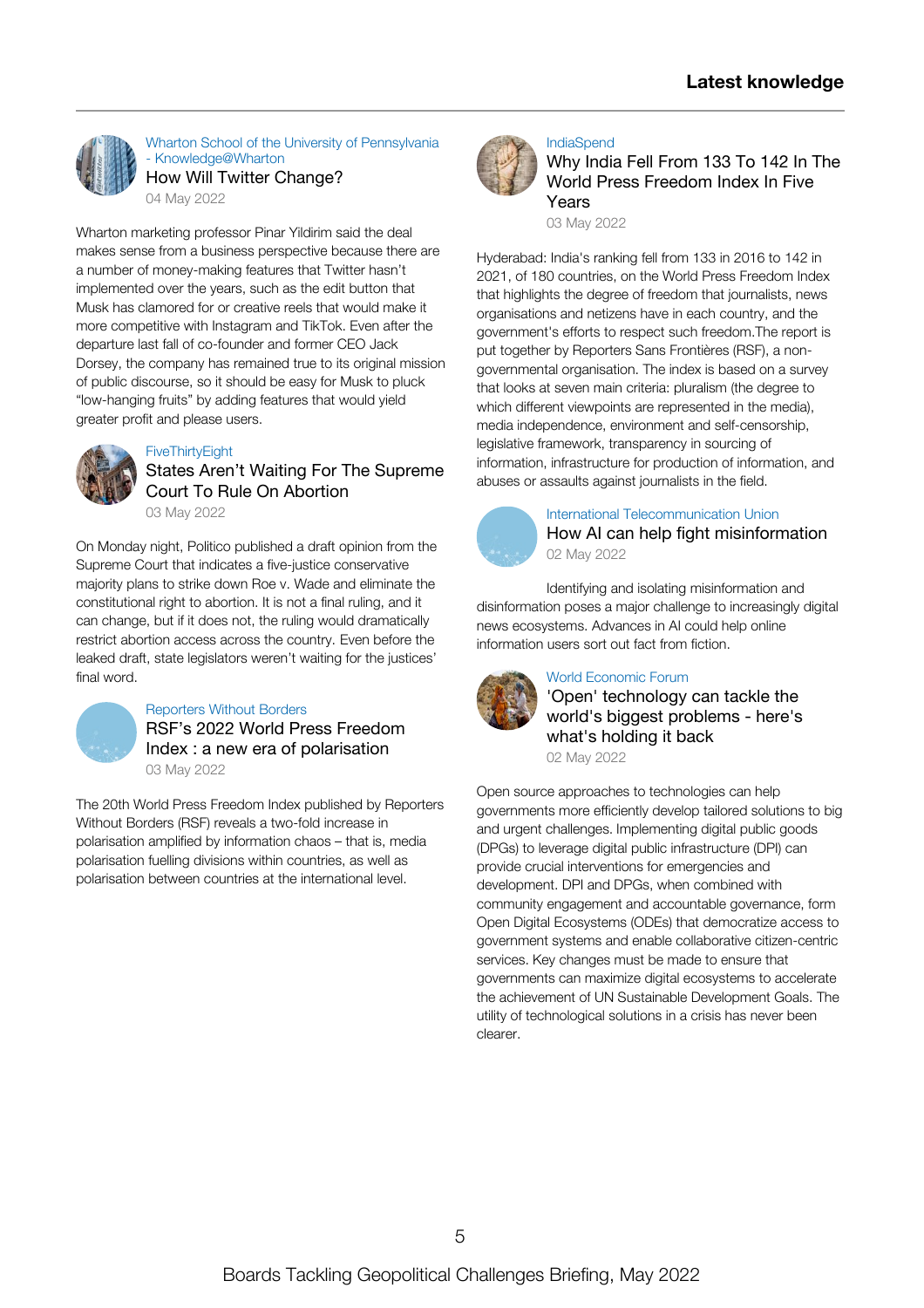A 'geopolitical' European Commission must guide Europe while the risk of a global great-power standoff increases

The Russian invasion of Ukraine has raised the stakes in an intensifying global great-power competition. While the US and China vie for influence in terms of standard-setting, trade, and infrastructure - both physical and digital - Russia has applied blunt force to subjugate a sovereign state. As Russia and China call on NATO to stop enlargement, they have moved closer to a united front against the West; China has shied away from backing Russia militarily, but those who fear Chinese military intervention in Taiwan or the South China Sea are watching its positioning closely. Meanwhile a self-declared "geopolitical" European Commission aims to make the European Union a strategic global player capable of advancing its interests with one voice. COVID-19 laid bare the difficulties and opportunities for positioning Europe between the US and China. The EU has established its leadership in science and desire to forge cooperation, but its supply chains for energy, raw materials, and strategic health and digital products have created dependencies. With geopolitical tensions heating up and the ideological chasm growing between Western democracies and authoritarian regimes, balancing security interests with economic ties becomes more difficult.

In Europe's favour: The united Euro-American response to Russia's aggression in the form of economic sanctions and military support for Ukraine testifies to a revived transatlantic partnership. On the other hand, Europe has yet to find unity on strategic questions such as energy security, or its common approach to China. One way the EU has chosen to direct its geopolitical efforts is through a focus on regions. Its "Strategy with Africa" aims at advancing economic, political, and security cooperation - not least to counterbalance Chinese influence in Africa. In its more immediate neighbourhood including the Western Balkans, Eastern Europe, and North Africa, the "geopolitical" EU needs to provide more convincing answers on how to best address growing instability. Emerging powers in South Asia and elsewhere demand attention, which is acknowledged by the EU strategy for the Indo-Pacific - though it has yet to translate into action. In a world where a peaceful, rules-based globalization is on the backfoot and power politics is on the march, Europe must continue to advocate for democracy and multilateralism, and to serve as a laboratory (and model) for successful trans-national governance.

Related insight areas: Trade and Investment, China, Africa, COVID-19, Supply Chains, United States, Turkey, Geoeconomics, Geopolitics, Infrastructure, Global Governance, Western Balkans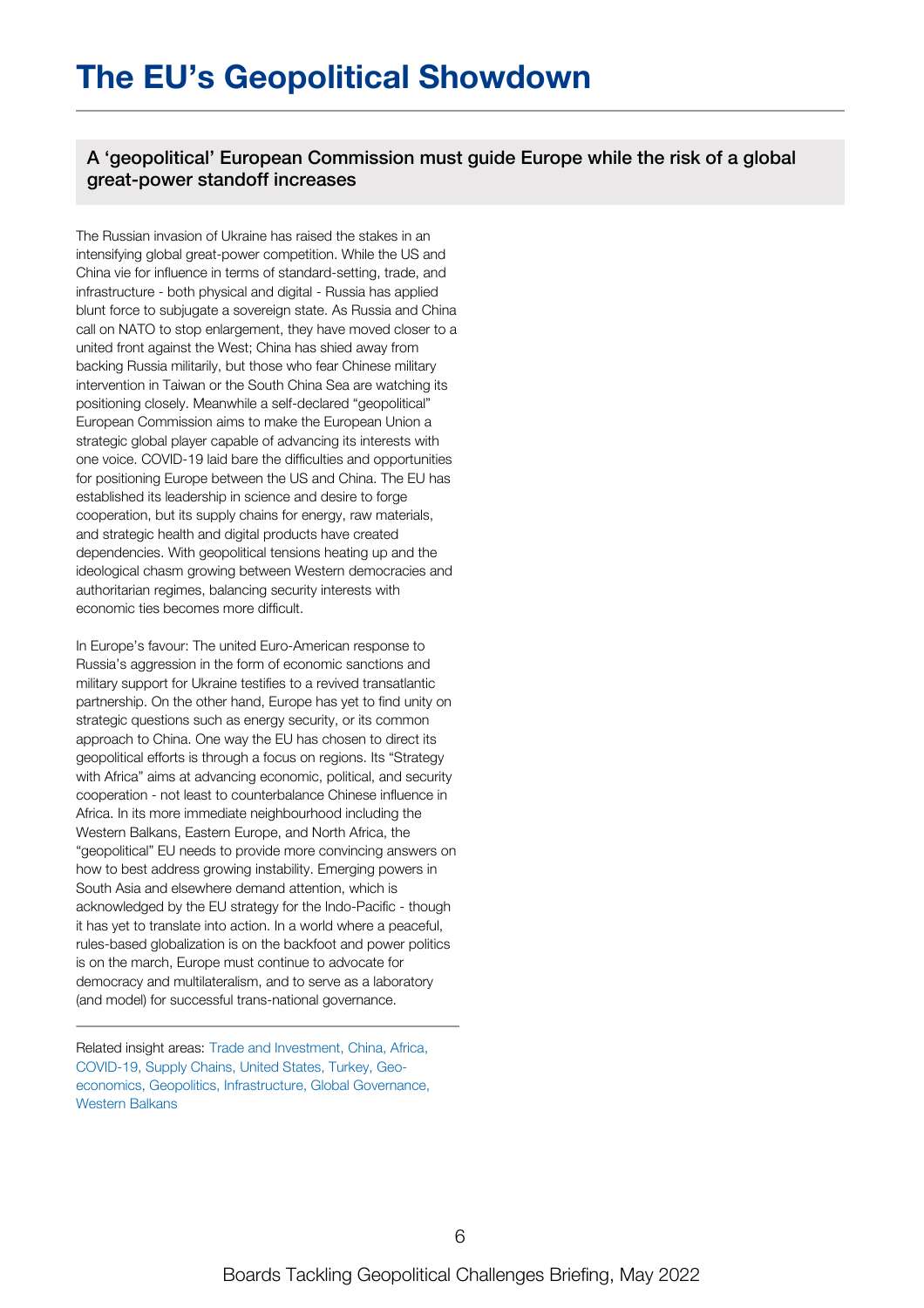

#### Project [Syndicate](https://www.project-syndicate.org/commentary/europe-financing-putin-war-that-targets-europe-by-simon-johnson-2022-05) Europe Is Its Own Enemy in [Ukraine](https://www.project-syndicate.org/commentary/europe-financing-putin-war-that-targets-europe-by-simon-johnson-2022-05) 02 May [2022](https://www.project-syndicate.org/commentary/europe-financing-putin-war-that-targets-europe-by-simon-johnson-2022-05)

Since invading its neighbor on February 24, Russia has received over €50 billion from Europe, more than ten times what the West has provided in cash and [equipment](https://www.project-syndicate.org/commentary/europe-financing-putin-war-that-targets-europe-by-simon-johnson-2022-05) to Ukraine. No European in their right mind should want to continue financing Putin's war.



## Observer Research [Foundation](https://www.youtube.com/watch?v=N391wooJp6M)

Yuans and Euros: [Decoding](https://www.youtube.com/watch?v=N391wooJp6M) China's Influence in Europe 28 April [2022](https://www.youtube.com/watch?v=N391wooJp6M)

Lithuanian Minister of Foreign Affairs Gabrielius Landsbergis in [conversation](https://www.youtube.com/watch?v=N391wooJp6M) with Garima Mohan, Fellow, German Marshall Fund of the United States, Germany.



## **[Brookings](https://www.brookings.edu/podcast-episode/how-will-frances-changing-political-dynamics-shape-macrons-next-term/)**

How will France's changing political [dynamics](https://www.brookings.edu/podcast-episode/how-will-frances-changing-political-dynamics-shape-macrons-next-term/) shape Macron's next term? 26 April [2022](https://www.brookings.edu/podcast-episode/how-will-frances-changing-political-dynamics-shape-macrons-next-term/)

While [Emmanuel](https://www.brookings.edu/podcast-episode/how-will-frances-changing-political-dynamics-shape-macrons-next-term/) Macron won re-election as France's president, far-right challenge Marine Le Pen gained a larger share of the vote than ever before. Célia Belin and Agneska Bloch explain how the political dynamics at play and the upcoming legislative elections are likely to shape Macron's second term.



## [swissinfo.ch](https://www.swissinfo.ch/eng/reuters/european-leaders-quick-to-congratulate-france-s-macron-in-eu-sigh-of-relief/47541288)

European leaders quick to [congratulate](https://www.swissinfo.ch/eng/reuters/european-leaders-quick-to-congratulate-france-s-macron-in-eu-sigh-of-relief/47541288) France's Macron in EU sigh of relief

25 April [2022](https://www.swissinfo.ch/eng/reuters/european-leaders-quick-to-congratulate-france-s-macron-in-eu-sigh-of-relief/47541288)

By Robin Emmott BRUSSELS (Reuters) -European Union leaders were quick to congratulate French President Emmanuel Macron on his election victory over his far-right rival on Sunday, reflecting relief that one of the bloc's most pivotal countries had avoided a political shock. European Council President Charles Michel, as well as the prime ministers of Belgium and [Luxembourg,](https://www.swissinfo.ch/eng/reuters/european-leaders-quick-to-congratulate-france-s-macron-in-eu-sigh-of-relief/47541288) were among the first to congratulate Macron, followed by almost all of the bloc's 27 leaders, after his win over Marine Le Pen by a comfortable margin.



## The [Atlantic](https://www.theatlantic.com/international/archive/2022/04/france-presidential-election-results-macron-wins/629664/)

[Emmanuel](https://www.theatlantic.com/international/archive/2022/04/france-presidential-election-results-macron-wins/629664/) Macron's Win Offers Him a Chance to Be Great

24 April [2022](https://www.theatlantic.com/international/archive/2022/04/france-presidential-election-results-macron-wins/629664/)

Winston Churchill was once asked whether he thought that Charles de Gaulle was a great man. "He is selfish, he is arrogant, he believes he is the center of the world," Churchill replied . "You are quite right. He is a great man." [Something](https://www.theatlantic.com/international/archive/2022/04/france-presidential-election-results-macron-wins/629664/) similar might be true of Emmanuel Macron. The French president, who is projected to be reelected for a second fiveyear term today, is certainly selfish, and arrogant, and seems to think the world revolves around his own apparently endless brilliance and grandeur.



## Yale [Environment](https://e360.yale.edu/features/how-u.s.-gas-exports-to-europe-could-lock-in-future-emissions) 360

How U.S. Gas Exports to Europe Could Lock in Future [Emissions](https://e360.yale.edu/features/how-u.s.-gas-exports-to-europe-could-lock-in-future-emissions) 21 April [2022](https://e360.yale.edu/features/how-u.s.-gas-exports-to-europe-could-lock-in-future-emissions)

The U.S. plans to boost liquefied natural gas exports to Europe to help the EU reduce its [dependence](https://e360.yale.edu/features/how-u.s.-gas-exports-to-europe-could-lock-in-future-emissions) on Russian gas. This could spur an expansion of LNG terminals, which analysts say would lead to long-term increases in gas production and greenhouse gas emissions.



## Istituto Affari [Internazionali](https://www.iai.it/en/eventi/tackling-uncertainty-turkish-eu-foreign-policy-cooperation-middle-east-and-north-africa)

Tackling Uncertainty: Turkish-EU Foreign Policy [Cooperation](https://www.iai.it/en/eventi/tackling-uncertainty-turkish-eu-foreign-policy-cooperation-middle-east-and-north-africa) in the Middle East and North Africa 21 April [2022](https://www.iai.it/en/eventi/tackling-uncertainty-turkish-eu-foreign-policy-cooperation-middle-east-and-north-africa)

With the withdrawal of NATO forces from Afghanistan and a return to open conflict in Europe, foreign policy cooperation between the EU and Turkey in the Middle East and North Africa (MENA) has assumed even greater relevance and urgency. While tensions have subsided somewhat since 2020, the Turkey-EU relationship remains contentious and even conflictual as [disagreements](https://www.iai.it/en/eventi/tackling-uncertainty-turkish-eu-foreign-policy-cooperation-middle-east-and-north-africa) over key foreign policy files have mixed with domestic politics in both Turkey and certain European states to add further strain to the bilateral relationship.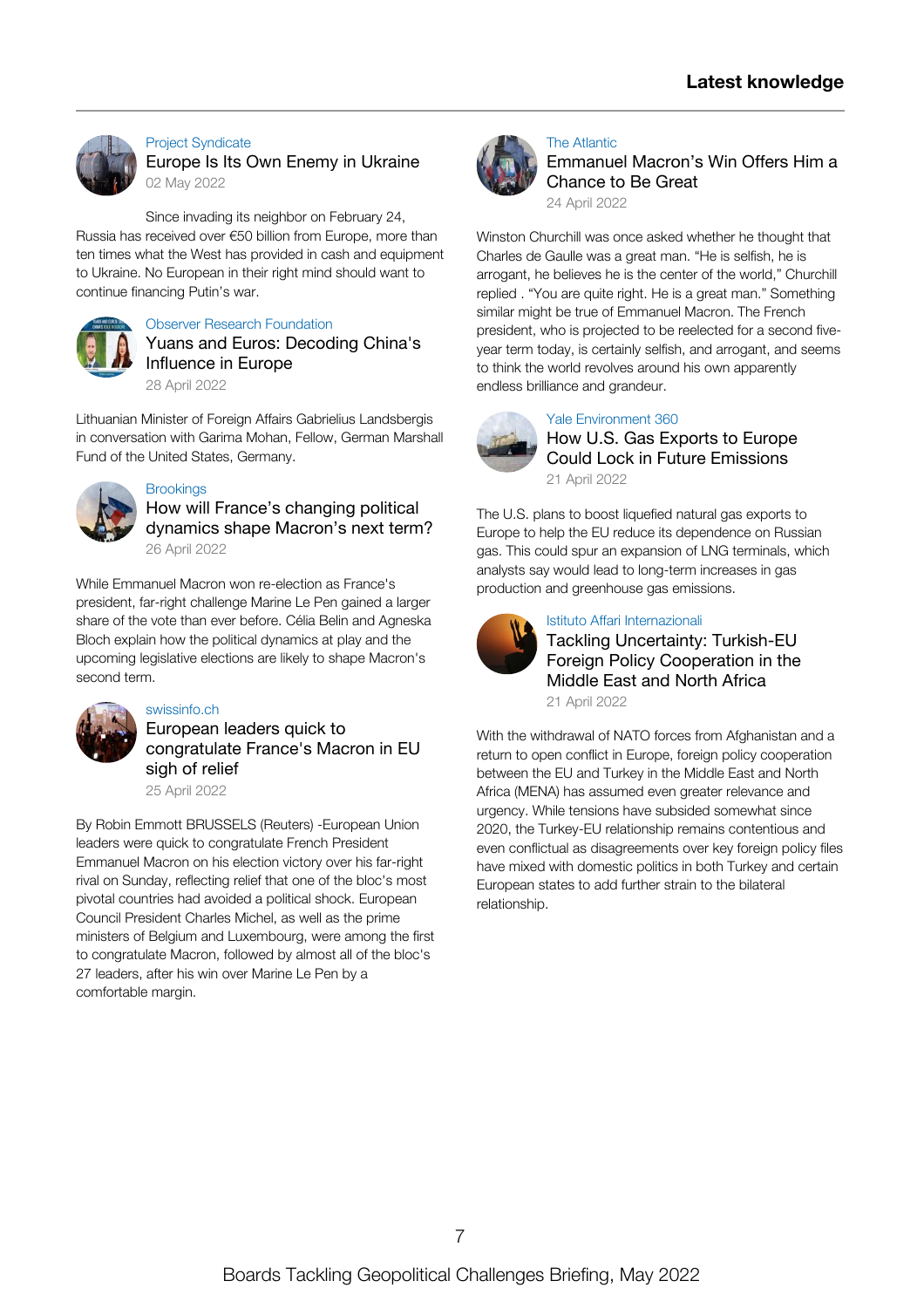The employees required to assess new layers of corporate performance need a blend of competencies and skills

As the Environmental, Social and Governance marketplace grows, every firm involved is in need of people equipped with up-to-date sustainable business and investment skills. Banks and asset managers have been staffing up their ESG departments to help them analyse the non-financial performance of firms, and integrate that information with more traditional financial data in order to more comprehensively inform their investment decisions. Entirely new financial firms are also emerging, to supply the market with sustainable investment products like green bonds and access to activist shareholder funds and clean technology-focused venture capital investments. Their employees need a combination of foundational financial analysis skills and fluency in the language of carbon emissions, living wages, political activity, and other ESG matters - as well as an ability to critically consume related information. Non-financial firms need sustainability departments capable of measuring and monitoring firm performance, and communicating in an accurate and timely way to the capital markets and other stakeholders. The necessary related skillsets include an ability to engage and collaborate with business leaders while bringing a broader set of stakeholder concerns to the table.

To better connect businesses and disparate stakeholders, there is a growing industry of data providers, analytics and artificial intelligence firms, rating agencies, and other services designed to help process new layers of information about corporate performance. The necessary skillsets for this combine data analytics, computer science, and consulting with a deep understanding of sustainability. To develop a new generation of professionals equipped with these skills, business schools can further integrate sustainability into their curricula, and collaborate with operational and financial disciplines. Meanwhile academic programs in the environmental and social sciences can prepare people to apply their expertise to capital markets. Professional associations of investors, auditors, and accountants can provide continuing ESG education via organizations like the CFA Institute. Because ESG skills are often hybrid, the necessary certification and credentialing has been idiosyncratic - MBAs and Master of Finance degrees appear in credentials alongside degrees in environmental science or labour economics. While some people may have dual degrees covering such fields, others pursue specific sustainability certificates. As the ESG field matures and solidifies, employers may begin to seek more such harmonized certifications and credentials.

Related insight areas: Workforce and Employment, Sustainable Development, Banking and Capital Markets, Future of the Environment, Economic Progress, Corporate Governance, Education, Skills and Learning, Data Science, Artificial Intelligence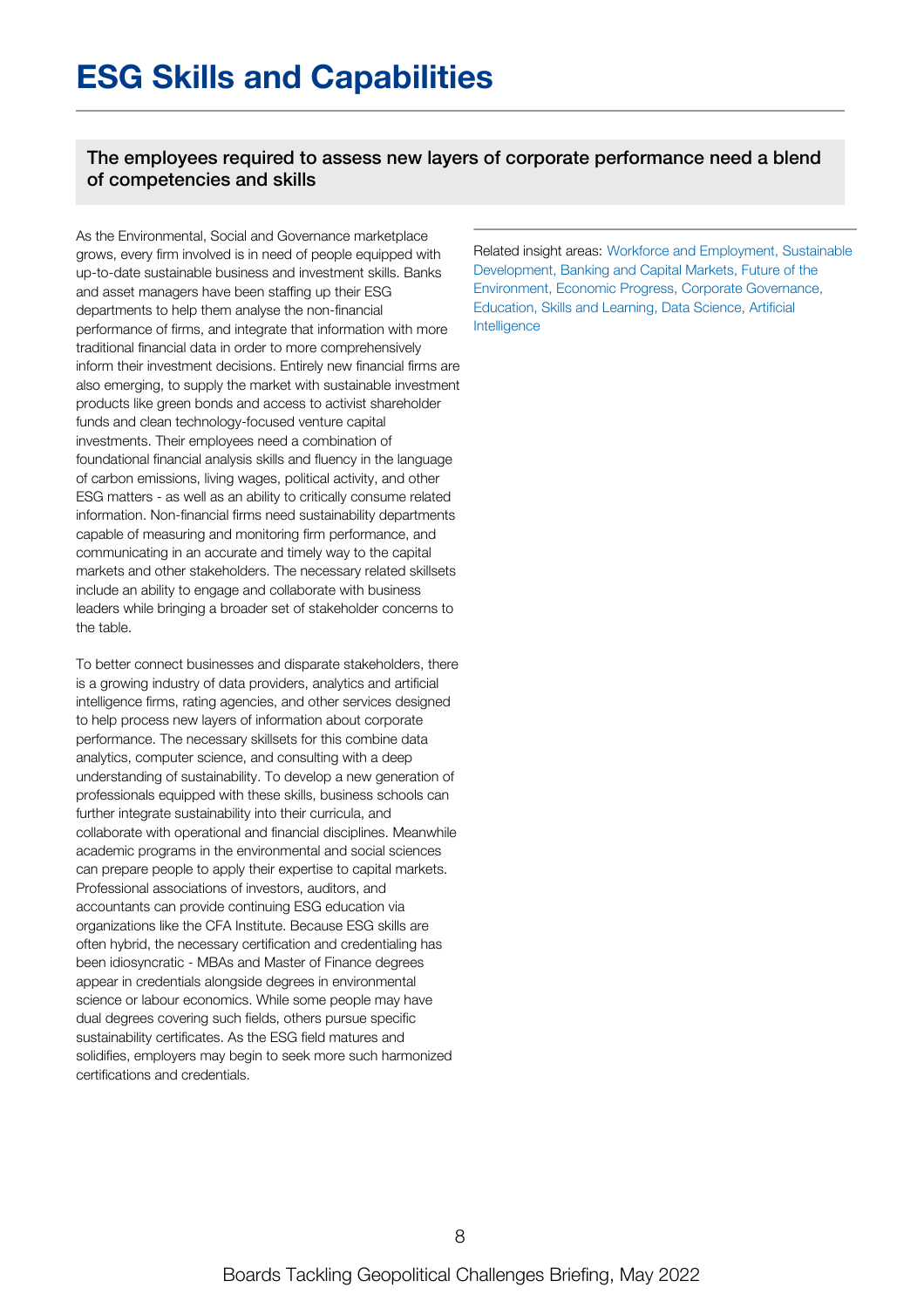

#### **[Frontiers](https://www.frontiersin.org/article/10.3389/fenvs.2022.858548/full)**

Does ESG Disclosure Help Improve Intangible Capital? Evidence From A-Share Listed [Companies](https://www.frontiersin.org/article/10.3389/fenvs.2022.858548/full)

10 May [2022](https://www.frontiersin.org/article/10.3389/fenvs.2022.858548/full)

With the disclosure of ESG, the investment related to ESG disclosure has increased, and the trend of changes in intangible capital has shown an "inverted S-shaped" curve. The research shows that, in the initial stage of investment in ESG construction, new ESG investments increase intangible capital. With the increase in ESG investment and the [advancement](https://www.frontiersin.org/article/10.3389/fenvs.2022.858548/full) of time, the positive effect of the increase in ESG scores on intangible capital begins to appear and gradually offsets the cost of ESG investment. However, when the ESG score of a company is raised to a certain level, the marginal effect of continuing to increase ESG investment will reduce the increase in intangible capital.

#### MIT Sloan [Management](https://sloanreview.mit.edu/article/whats-lost-when-we-talk-esg-and-not-sustainability/) Review

What's Lost When We Talk 'ESG' and Not ['Sustainability'](https://sloanreview.mit.edu/article/whats-lost-when-we-talk-esg-and-not-sustainability/) | Andrew Winston 05 May [2022](https://sloanreview.mit.edu/article/whats-lost-when-we-talk-esg-and-not-sustainability/)

Our expert columnists offer opinion and analysis on important issues facing modern businesses and managers. More in this series Over the 20 years I've worked at the intersection of business and society, I've seen many terms applied to this part of the business agenda: compliance, [eco-efficiency,](https://sloanreview.mit.edu/article/whats-lost-when-we-talk-esg-and-not-sustainability/) corporate social responsibility, socially responsible investing, green, clean, sustainability, regenerative, net zero, net positive, and many more. Some variation in how we talk about all of this is helpful, but we also need some common language that's both relatively easy to comprehend and interesting.



#### Asian [Development](https://blogs.adb.org/debunking-vietnams-credit-rating-misconceptions) Bank

Debunking Viet Nam's Credit Rating **[Misconceptions](https://blogs.adb.org/debunking-vietnams-credit-rating-misconceptions)** 

04 May [2022](https://blogs.adb.org/debunking-vietnams-credit-rating-misconceptions) There have been growing concerns that Viet Nam's fastgrowing corporate bond market is harboring financial risks. The single most important step that the government could take to improve the [transparency,](https://blogs.adb.org/debunking-vietnams-credit-rating-misconceptions) safety, and sustainability of the corporate bond market is to mandate public credit ratings for all publicly and privately traded bonds. Under the 2019 Law on Securities, the government introduced some mandatory ratings. However, the regulations were tightly scripted and would mandate few, if any, issuers to be rated. Expanding the regulations to encompass all bonds is

controversial, and opponents raise several objections.



## **[GreenBiz](https://www.greenbiz.com/article/sustainability-job-market-booming-what-does-mean-hiring)**

The [sustainability](https://www.greenbiz.com/article/sustainability-job-market-booming-what-does-mean-hiring) job market is booming. What does that mean for hiring?

02 May [2022](https://www.greenbiz.com/article/sustainability-job-market-booming-what-does-mean-hiring)

Defining a ["sustainability"](https://www.greenbiz.com/article/sustainability-job-market-booming-what-does-mean-hiring) job is tough. "Everybody who wants to work in sustainability should be cautious about a job that's called a 'sustainability' job," she said.



#### **[GreenBiz](https://www.greenbiz.com/article/temperature-rising-heat-esg-issue)** The [temperature](https://www.greenbiz.com/article/temperature-rising-heat-esg-issue) is rising on heat as an ESG issue

02 May [2022](https://www.greenbiz.com/article/temperature-rising-heat-esg-issue)

I've become reasonably immune, for better or worse, to most [mind-numbing](https://www.greenbiz.com/article/temperature-rising-heat-esg-issue) headlines. They seem to happen daily. The full plate of issues that comprise my daily media diet has been overflowing with dispiriting news as we humans seem to gorge ourselves on a smorgasbord of conflict and controversy.



**[GreenBiz](https://www.greenbiz.com/report/definitive-guide-esg)** [Definitive](https://www.greenbiz.com/report/definitive-guide-esg) Guide to ESG 02 May [2022](https://www.greenbiz.com/report/definitive-guide-esg)

This Definitive Guide to Getting Started with an ESG Program is a [comprehensive](https://www.greenbiz.com/report/definitive-guide-esg) resource full of tips, advice and examples to help companies implement and manage ESG as a part of a complete risk and compliance strategy. By proactively addressing impacts of ESG, like climate change, companies can better predict future innovation to avoid supply chain disruption by advancing ways in which materials are sourced and ensuring the global economy drives value creation with ESG elements in mind. For anyone responsible for: ESG program management or creation What you'll learn: What ESG is and why it's growing in importance ESG regulatory drivers and the risk of noncompliance The necessity and value of an ESG program and how to get started.



## Rocky [Mountain](https://rmi.org/australia-is-decarbonizing-its-premium-commercial-buildings/) Institute

How Australia is [Decarbonizing](https://rmi.org/australia-is-decarbonizing-its-premium-commercial-buildings/) Its Premium Commercial Buildings: A Story of Ambition Loops 02 May [2022](https://rmi.org/australia-is-decarbonizing-its-premium-commercial-buildings/)

Currently, more than half of the largest commercial property [management](https://rmi.org/australia-is-decarbonizing-its-premium-commercial-buildings/) companies in Australia have climate goals that are fully or closely aligned with the country's net zero by 2050 target. .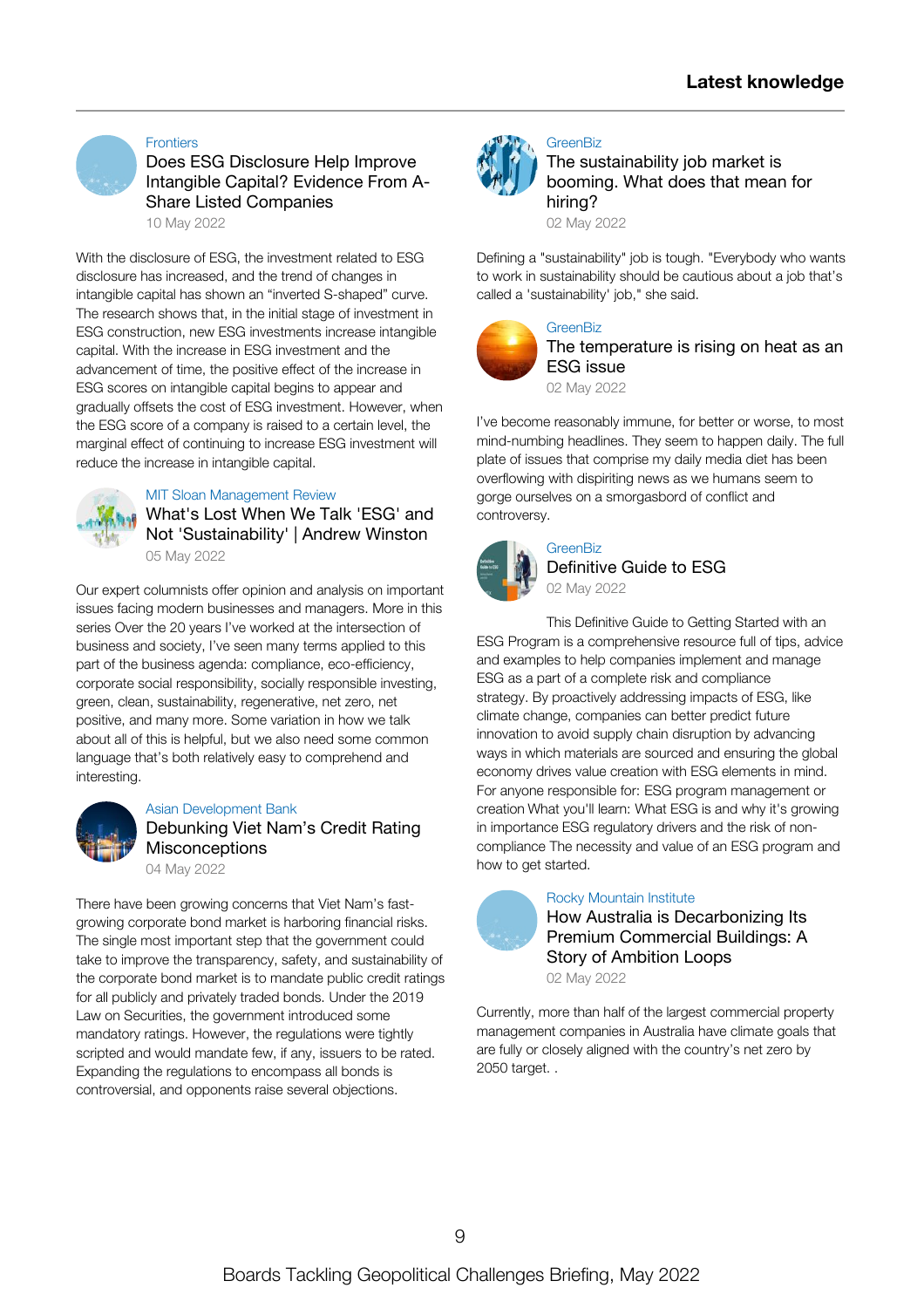## **Countering Hybrid Threats in Europe**

Russia's war on Ukraine reinvigorated Western security cooperation and may be a turning point in Europe's defence policy

When Russian forces invaded Ukraine in February 2022, war as a geopolitical instrument returned to Europe. Over the previous decade, illegal annexations, humanitarian crises, cyberattacks, and disinformation campaigns had already created a volatile security environment. Terrorism, trafficking, instability in Europe's neighbourhood, and the climate crisis all broadened the spectrum of potential threats, and made the notion of Europe as a continent at peace ring increasingly hollow. Russia's war of aggression inadvertently revived transatlantic security cooperation and emboldened the European Union to take unprecedented steps regarding its Common Security and Defense Policy. Under the leadership of US President Joe Biden and at the urging of East European allies, NATO massively stepped up its troop presence at the eastern flank. While NATO remains adamant about not becoming a party to the war, it has supported sanctions against Russia and provided military support to Ukraine. After years of simmering disagreement, NATO's new "Strategic Concept," due in summer 2022, is expected to show a new resolve in terms of strengthening collective defence and deterrence. Meanwhile the EU has coordinated with the US on its most far-reaching sanctions package ever imposed on a foreign country.

The bloc also decided for the first time to purchase weaponry and military equipment for a country under attack, and as of March 2022 planned to spend up to €1 billion out of the European Peace Facility. The EU also pledged to increase defence expenditures, expand capabilities and joint projects, and strengthen the industrial defence base. The EU's "Strategic Compass" reflects ambitions to increase Europe's strategic autonomy and make a stronger contribution to global and transatlantic security cooperation. Individual member states have stepped up related commitments, with the most noticeable change occurring in Germany. Challenges remain, however. The EU is not a global security player on par with China, the US, or Russia. It will take time and compromise to increase Europe's defence capabilities, and reformed modes of collective decision making. COVID-19 added an additional layer of complexity, as it laid bare vulnerabilities in strategic supply chains and in health security. Future threats related to energy and food security, as well as to cyber security - and multilateral security cooperation within the United Nations or NATO will remain a priority, as the EU has yet to demonstrate its capacity to act on its own.

Related insight areas: COVID-19, Geopolitics, Global Governance, Public Finance and Social Protection, Russian Federation, Pandemic Preparedness and Response, Cybersecurity, Risk and Resilience, Taxes, International Security, The Digital Economy, Leadership, China, United **States**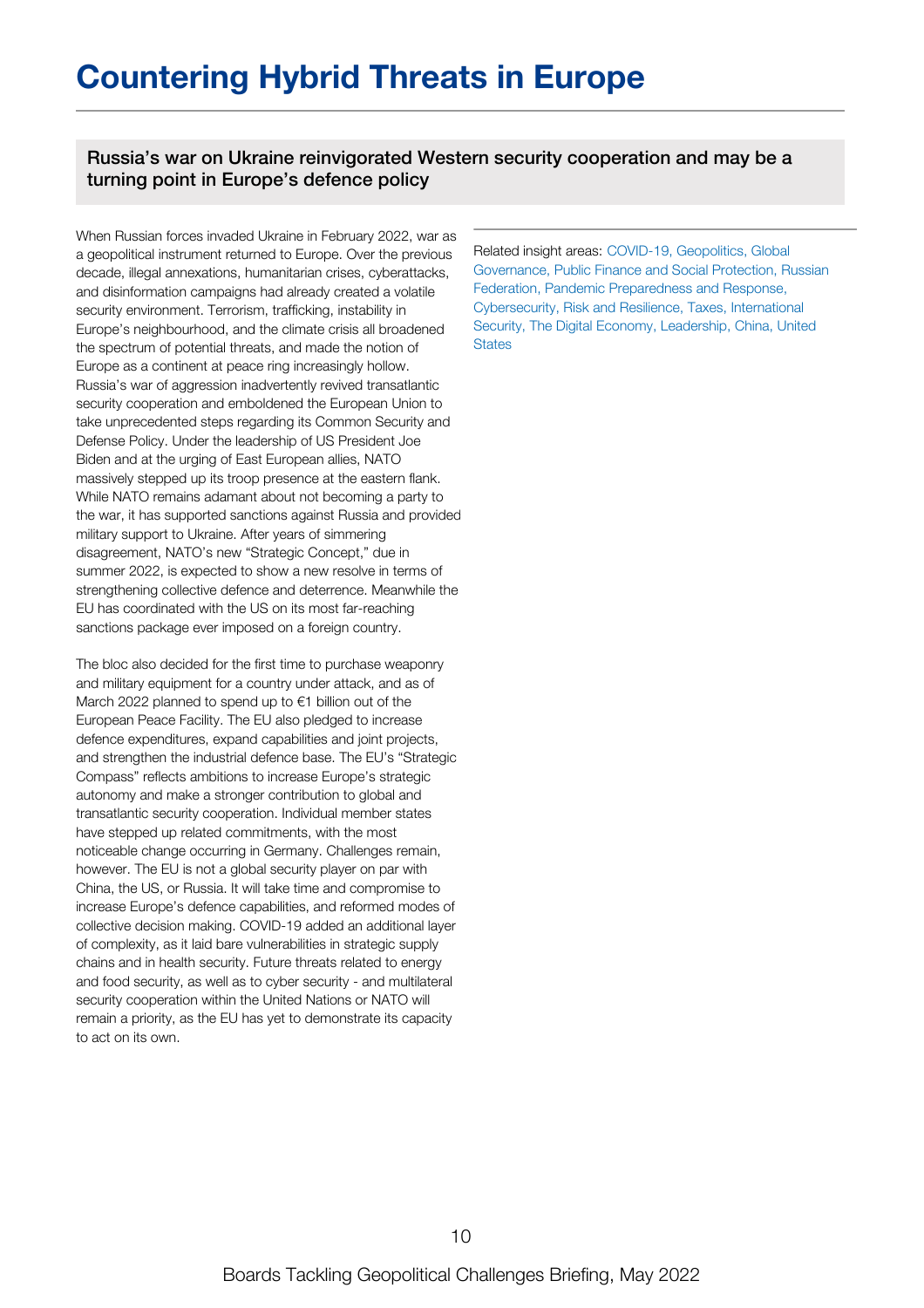

**[VoxEU](https://voxeu.org/article/central-bank-view-reforming-europe-s-fiscal-framework)** A central bank view of reforming Europe's fiscal [framework](https://voxeu.org/article/central-bank-view-reforming-europe-s-fiscal-framework)

13 May [2022](https://voxeu.org/article/central-bank-view-reforming-europe-s-fiscal-framework)

The economic landscape has changed dramatically since the European fiscal rules were designed some 30 years ago. This column contributes to the debate on reform by proposing a two-tier fiscal framework combining an expenditure rule that accounts for the ECB's inflation objective with a lower speed of adjustment under the Stability and Growth Pact's debt rule. [Counter-cyclicality](https://voxeu.org/article/central-bank-view-reforming-europe-s-fiscal-framework) may be improved by automatic modulation of adjustment requirements, creating fiscal space when domestic inflation is low and constraining more when inflation is above target. The link to the debt anchor ensures a gradual phasing-in of debt reduction in the aftermath of COVID-19.



#### [European](https://www.youtube.com/watch?v=jvL3rZ1xhEE) Council on Foreign Relations United [Europe,](https://www.youtube.com/watch?v=jvL3rZ1xhEE) Divided World? The Ukraine crisis and beyond 28 April [2022](https://www.youtube.com/watch?v=jvL3rZ1xhEE)

With David Miliband, President & CEO, International Rescue Committee Chaired by Jana Puglierin, Head of Office & Senior Policy Fellow, European Council on Foreign Relations The Russian war of aggression on Ukraine puts millions of people's lives in danger. To find protection, families are forced to leave their homes and flee their country. Every day there are new reports about the catastrophic [humanitarian](https://www.youtube.com/watch?v=jvL3rZ1xhEE) situation inside Ukraine as well as in fragile contexts globally that are impacted by the knock-on effects of the war, e.g. as concerns rising food insecurity and hunger.



## BBC [News](https://www.bbc.com/news/world-europe-61209765)

French election: Historic win but Macron has [polarised](https://www.bbc.com/news/world-europe-61209765) France 25 April [2022](https://www.bbc.com/news/world-europe-61209765)

Not enough is being made of this, but this is the first time ever that a governing president of the Fifth Republic has been [re-elected.](https://www.bbc.com/news/world-europe-61209765)



#### the [Guardian](https://www.theguardian.com/world/video/2022/apr/25/protests-in-paris-and-lyon-as-frances-macron-re-elected-video)

Protests in Paris and Lyon as France's Macron is [re-elected](https://www.theguardian.com/world/video/2022/apr/25/protests-in-paris-and-lyon-as-frances-macron-re-elected-video) – video 25 April [2022](https://www.theguardian.com/world/video/2022/apr/25/protests-in-paris-and-lyon-as-frances-macron-re-elected-video)

[Demonstrators](https://www.theguardian.com/world/video/2022/apr/25/protests-in-paris-and-lyon-as-frances-macron-re-elected-video) took to the streets in Paris and Lyon in protest against French President Emmanuel Macron's election win over far-right rival Marine Le Pen. Protesters threw fireworks at a police car in Lyon, while police fired tear gas and charged at dozens gathered in Place de la République square in Paris. Macron defeated Le Pen in a runoff vote, winning a second five-year term and preventing what would otherwise have been a major political upset. Although Macron won by a comfortable margin, the abstention rate was expected to settle at the highest since 1969, with a substantial chunk of voters unwilling to vote for either Macron or Le Pen Full report: Victorious Macron vows to unite France after fending off Le Pen threat What's in Emmanuel Macron's intray after his re-election as French president? What's next for Marine Le Pen?.



#### Al [Jazeera](https://www.aljazeera.com/news/2022/4/24/french-election-2022-macron-defeats-le-pen-projections) Macron defeats Le Pen in French election, [promises](https://www.aljazeera.com/news/2022/4/24/french-election-2022-macron-defeats-le-pen-projections) change 24 April [2022](https://www.aljazeera.com/news/2022/4/24/french-election-2022-macron-defeats-le-pen-projections)

French President Emmanuel Macron has won a second term in office, defeating his far-right rival Marine Le Pen by a comfortable margin in a runoff election. His supporters erupted with joy on Sunday as the results appeared on a giant screen at the Champ de Mars park by the Eiffel tower. Leaders in Berlin, Brussels, London and beyond welcomed his defeat of the nationalist, eurosceptic Le Pen. With nearly all votes counted, Macron was on course for a solid 58.6 percent of the vote, according to interior ministry figures. Le Pen, the candidate of the far-right National Rally party [\(Rassemblement](https://www.aljazeera.com/news/2022/4/24/french-election-2022-macron-defeats-le-pen-projections) National or RN), received 41.4 percent of the votes, the highest in her three unsuccessful presidential bids.



## [VoxEU](https://voxeu.org/article/european-debt-agency-could-create-safe-asset-without-debt-mutualisation)

A European Debt Agency could create a safe asset without debt [mutualisation](https://voxeu.org/article/european-debt-agency-could-create-safe-asset-without-debt-mutualisation) 22 April [2022](https://voxeu.org/article/european-debt-agency-could-create-safe-asset-without-debt-mutualisation)

A European Debt Agency could greatly help in implementing a new fiscal policy strategy in Europe. This column identifies fluctuations in bond prices over the past 20 years that such an agency could have prevented, and argues that the agency could absorb the entire euro area debt while reducing its size due to less volatile price dynamics. A European Debt Agency could be used to hedge member states' financing from market sentiment vagaries, create a European safe asset, relieve the ECB of burden of debt management, and manage the [implementation](https://voxeu.org/article/european-debt-agency-could-create-safe-asset-without-debt-mutualisation) of fiscal rules efficiently.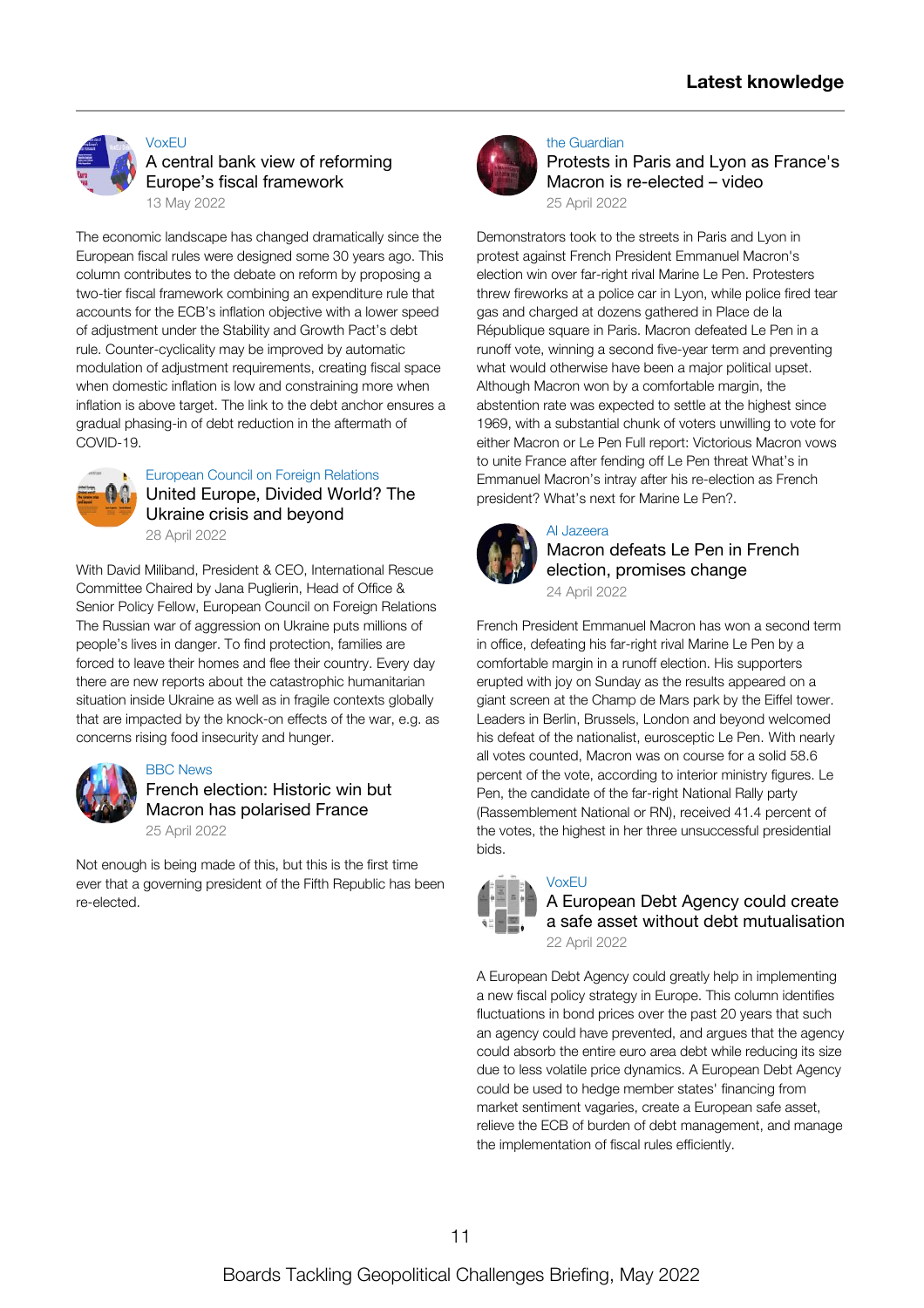The Macroeconomic Stability category of the Global Competitiveness Index describes a country's efforts to curb inflation and successfully manage its public debt load.

Ukraine receives an overall progress score in this category of 58 out of a possible 100. That in turn translates into a rank of 133rd out of the 141 countries included in the category (in the overall Competitiveness Index - taking into account all categories - Ukraine ranks 85th out of 141 countries).

Ukraine's performance in specific areas of the Macroeconomic Stability category shows the greatest room for improvement in terms of debt dynamics, where it has a progress score (ranging from a poor mark of 0 to a top mark of one 100) of 40, resulting in a rank of 114th out of 140 countries.

One indicator reflects a better performance: inflation rate, where it has a progress score of 75.8 that results in a rank of 131st out of 141 countries.

Related insight areas: Geo-economics, Private Investors, Trade and Investment, Economic Progress, Financial and Monetary Systems, Institutional Investors, Banking and Capital Markets, Workforce and Employment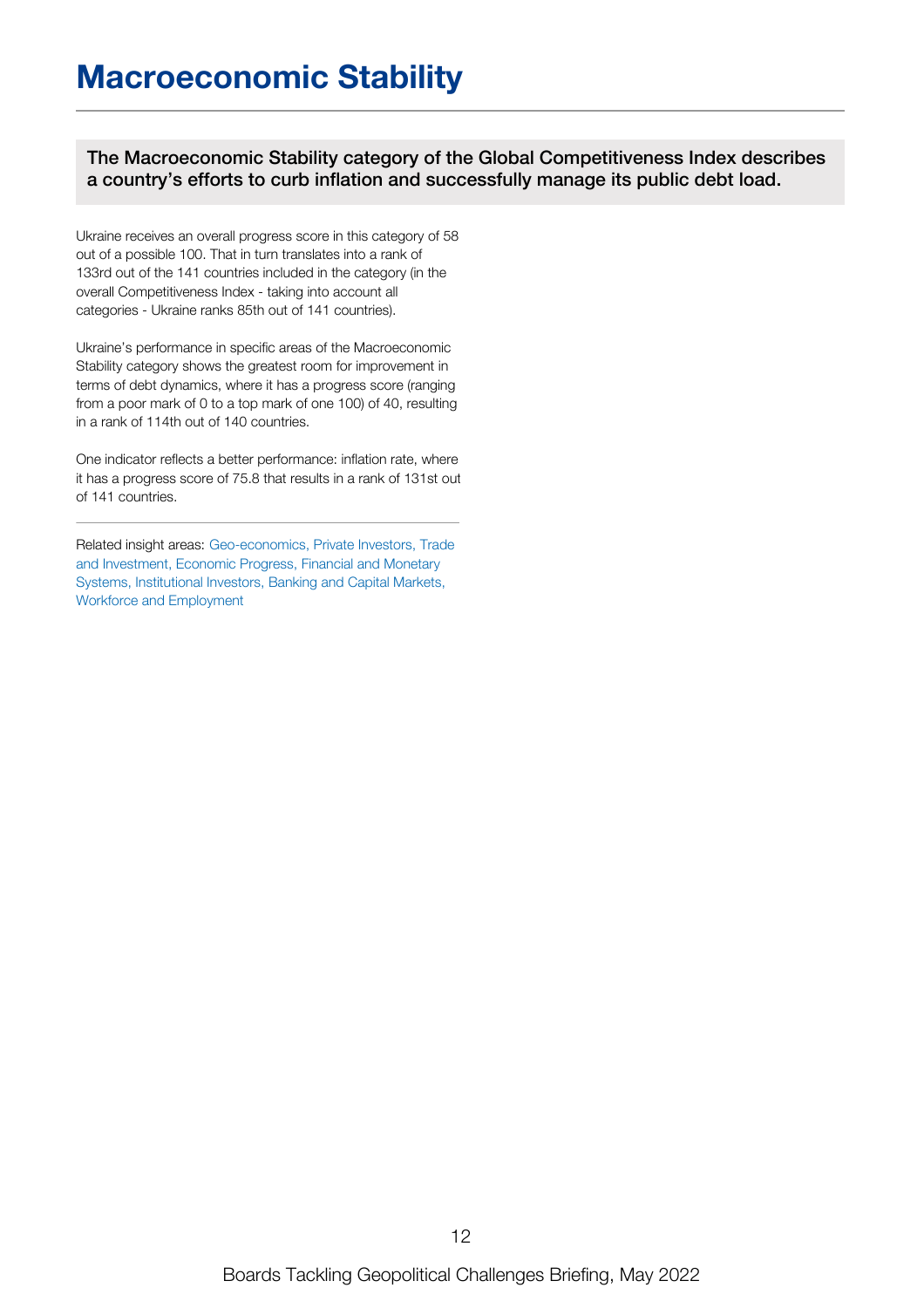

[VoxEU](https://voxeu.org/article/widespread-food-insecurity-not-inevitable-avoid-escalating-food-export-curbs)

[Widespread](https://voxeu.org/article/widespread-food-insecurity-not-inevitable-avoid-escalating-food-export-curbs) food insecurity is not inevitable: Avoid escalating food export curbs

04 May [2022](https://voxeu.org/article/widespread-food-insecurity-not-inevitable-avoid-escalating-food-export-curbs)

Ukraine and Russia play an outsized role in global markets for key crops. Disruption to food prices and supplies arising from the conflict is being felt thousands of miles away, and not only in net [food-importing](https://voxeu.org/article/widespread-food-insecurity-not-inevitable-avoid-escalating-food-export-curbs) countries. This column shows that governments are exacerbating matters through unilateral resort to export curbs. Bans on wheat exports alone are responsible for a 7 percentage point increase in world wheat prices (roughly one-sixth of the observed price surge) and risk igniting a multiplier effect. Assurances of adequate food supply must be provided by other suppliers.



Center for China and [Globalization](https://www.youtube.com/watch?v=uit-23u7umw)

IPD online panel: CCG President Huiyao Wang on impact of Ukraine War on [China-U.S.](https://www.youtube.com/watch?v=uit-23u7umw) relations

02 May [2022](https://www.youtube.com/watch?v=uit-23u7umw)

CCG President Dr. Huiyao Wang was featured at a webinar "US-China Relations Amid War in Ukraine" hosted by Institute for Peace & Diplomacy on April 21, 2022. During the discussion, Dr. Wang addressed the issues, including the impact of the [Russia-Ukraine](https://www.youtube.com/watch?v=uit-23u7umw) war on US-China relations, and how China will manage the growing tension. .



Carnegie Endowment for [International](https://carnegieeurope.eu/strategiceurope/86887?utm_source=rss&utm_medium=rss) Peace How the War in Ukraine is [Impacting](https://carnegieeurope.eu/strategiceurope/86887?utm_source=rss&utm_medium=rss) the French Election 14 April [2022](https://carnegieeurope.eu/strategiceurope/86887?utm_source=rss&utm_medium=rss)

Contrary to expectations, the Russian invasion of Ukraine has not weakened Marine Le Pen's electoral position. [Nevertheless,](https://carnegieeurope.eu/strategiceurope/86887?utm_source=rss&utm_medium=rss) the political context in which France's Russia policy will be formulated has changed.



[ReliefWeb](https://reliefweb.int/report/world/global-impact-war-ukraine-food-energy-and-finance-systems)

Global Impact of war in Ukraine on food, energy and finance [systems](https://reliefweb.int/report/world/global-impact-war-ukraine-food-energy-and-finance-systems) 14 April [2022](https://reliefweb.int/report/world/global-impact-war-ukraine-food-energy-and-finance-systems)

The war in Ukraine is setting in motion a three-dimensional crisis - on food, energy and finance - that is producing alarming cascading effects to a world economy already battered by COVID-19 and climate change, according to the new findings of the Global Crisis Response Group (GCRG). "We are now facing a perfect storm that threatens to devastate the economies of developing countries," said UN [Secretary-General](https://reliefweb.int/report/world/global-impact-war-ukraine-food-energy-and-finance-systems) António Guterres. "The people of Ukraine cannot bear the violence being inflicted on them.



#### United [Nations](https://www.youtube.com/watch?v=noeYVNroTAo)

New report on the global impact of the war in Ukraine on food, energy and finance [systems](https://www.youtube.com/watch?v=noeYVNroTAo)

13 April [2022](https://www.youtube.com/watch?v=noeYVNroTAo)

Press Conference on the new report on the global impact of the war in Ukraine on food, energy and finance systems. With UN [Secretary-General,](https://www.youtube.com/watch?v=noeYVNroTAo) António Guterres; UN Deputy Secretary-General, Amina Mohammed and Rebeca Grynspan (UNCTAD).



Wharton School of the University of Pennsylvania - [Knowledge@Wharton](https://knowledge.wharton.upenn.edu/article/what-lies-ahead-for-the-ipo-market/) What Lies Ahead for the IPO [Market?](https://knowledge.wharton.upenn.edu/article/what-lies-ahead-for-the-ipo-market/) 13 April [2022](https://knowledge.wharton.upenn.edu/article/what-lies-ahead-for-the-ipo-market/)

A high-profile and successful stock offering may well be the ignition the U.S. IPO market needs to rebound from its recent lackluster showing, according to Wharton [management](https://knowledge.wharton.upenn.edu/article/what-lies-ahead-for-the-ipo-market/) professor David Hsu . The drop in IPO activity has been steep: The first quarter of 2022 saw 77 IPOs that raised \$12.2 billion, compared to last year's first-quarter tally of 395 offerings that raised \$140 billion, according to a Barron's report which cited data from Dealogic. In 2021, the IPO market in the U.S. hit an all-time high with more than 1,000 IPOs raising about \$316 billion. Electric vehicle maker Rivian was the star performer, raising \$12 billion. Global IPO markets also boomed last year, raising \$594 billion, but they have also slowed down significantly in the latest quarter.



#### Project [Syndicate](https://www.project-syndicate.org/commentary/eu-ban-on-russian-energy-highlights-sanctions-limits-by-ana-palacio-2022-04) How to [Sanction](https://www.project-syndicate.org/commentary/eu-ban-on-russian-energy-highlights-sanctions-limits-by-ana-palacio-2022-04) a Nuclear Foe 11 April [2022](https://www.project-syndicate.org/commentary/eu-ban-on-russian-energy-highlights-sanctions-limits-by-ana-palacio-2022-04)

Sanctions are an important and powerful weapon, and they are putting some pressure on the Kremlin. But unless the West employs them [judiciously,](https://www.project-syndicate.org/commentary/eu-ban-on-russian-energy-highlights-sanctions-limits-by-ana-palacio-2022-04) Russian President Vladimir Putin may conclude that his regime has nothing to lose.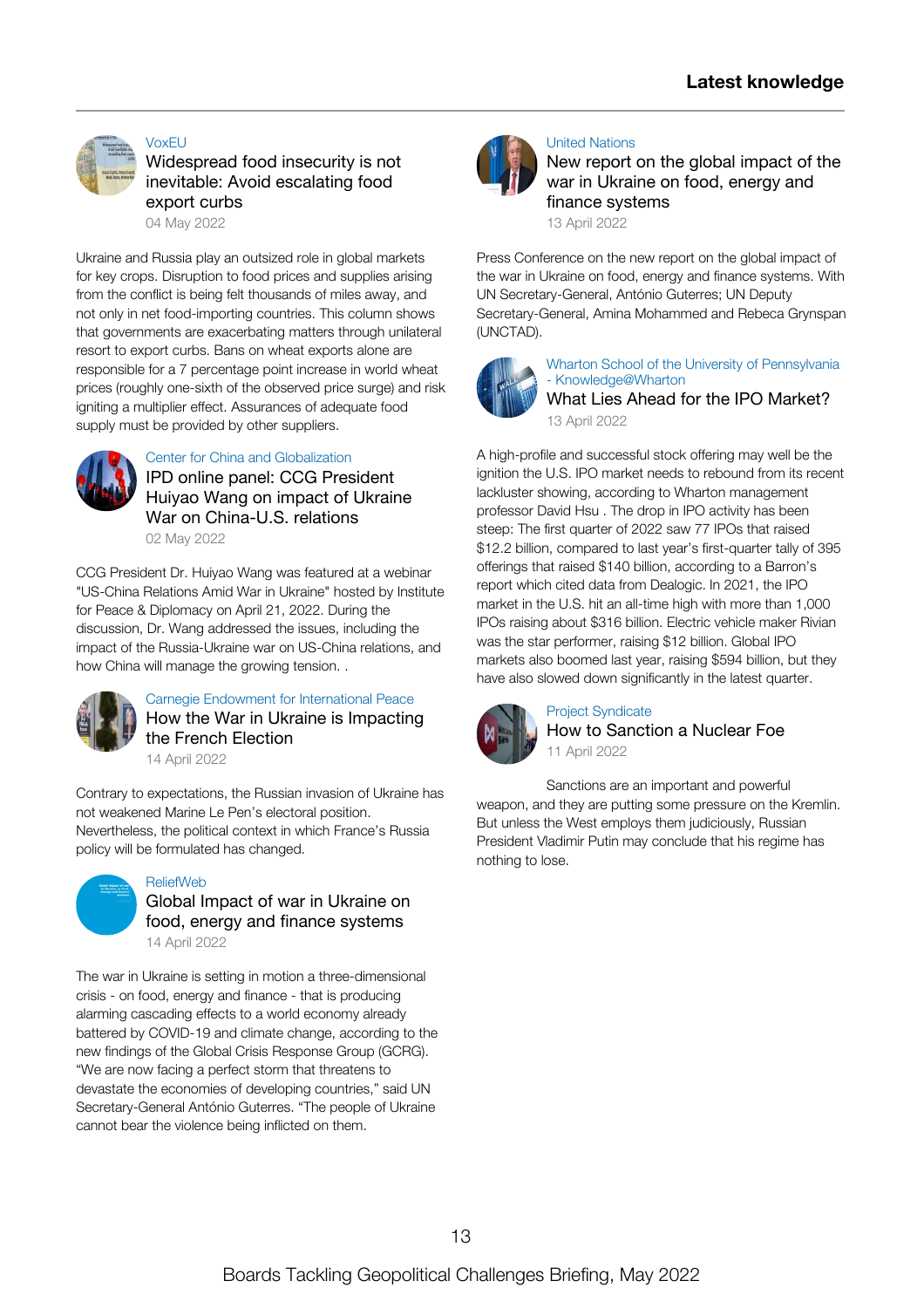## For boards, the volatility of risk scenarios is only increasing

Every organization is confronted with some type of risk operational, financial, technological, environmental, regulatory which can have devastating consequences. Effective corporate governance requires continuous and systematic management of all types of risk, both current and anticipated. First, risks must be prioritized, and here the board of directors can play a key role by deciding in what priority they should be addressed, what is to be deemed simply unacceptable, and how they should be addressed from a structural perspective. For example, evidence gathered from the 2007 global financial meltdown indicates that banks with boards that had identified a need to establish a separate risk management committee managed the crisis better than those with integrated committees. The benefits of this type of separation have become only more evident as fiduciary duties have come to include oversight of a broad range of matters, including compliance with international accounting rules and stability measures that require banks to set aside capital in case of potential losses. Implementing a robust risk management system requires the integration of different parts of an organization, including the board's risk committee, internal auditing, finance, legal, and operations.

Increasingly complex and rapidly changing economic, environmental, social, and technological conditions have multiplied potential risk scenarios. Worsening climate change, geopolitical tensions, trade wars, and social upheaval like the protests that spread in Hong Kong in 2019 require corporate governance that is proactive when it comes to identifying risks and addressing them. Determining an appropriate board structure and approach to risk management will depend upon both a company's industry and stage of its life cycle; risk exposure is very different for financial institutions than it is for petrochemical firms. Even within the financial sector, different approaches are required - from insurers exposed to extreme weather events related to climate change, to retail banks making loans to small businesses during volatile periods. Organizations are dealing with complexity and litigiousness like never before, forcing their boards to assess current and past organizational exposure. Still, there are some strategic advantages to taking risks; after all, achieving sustained growth requires some degree of risk-taking. Incorporating risk management into corporate strategy is therefore crucial.

Related insight areas: Risk and Resilience, Development Finance, Financial and Monetary Systems, Corruption, Insurance, Civic Participation, Banking and Capital Markets, Cybersecurity, Climate Change, Justice and Law, International Security, Illicit Economy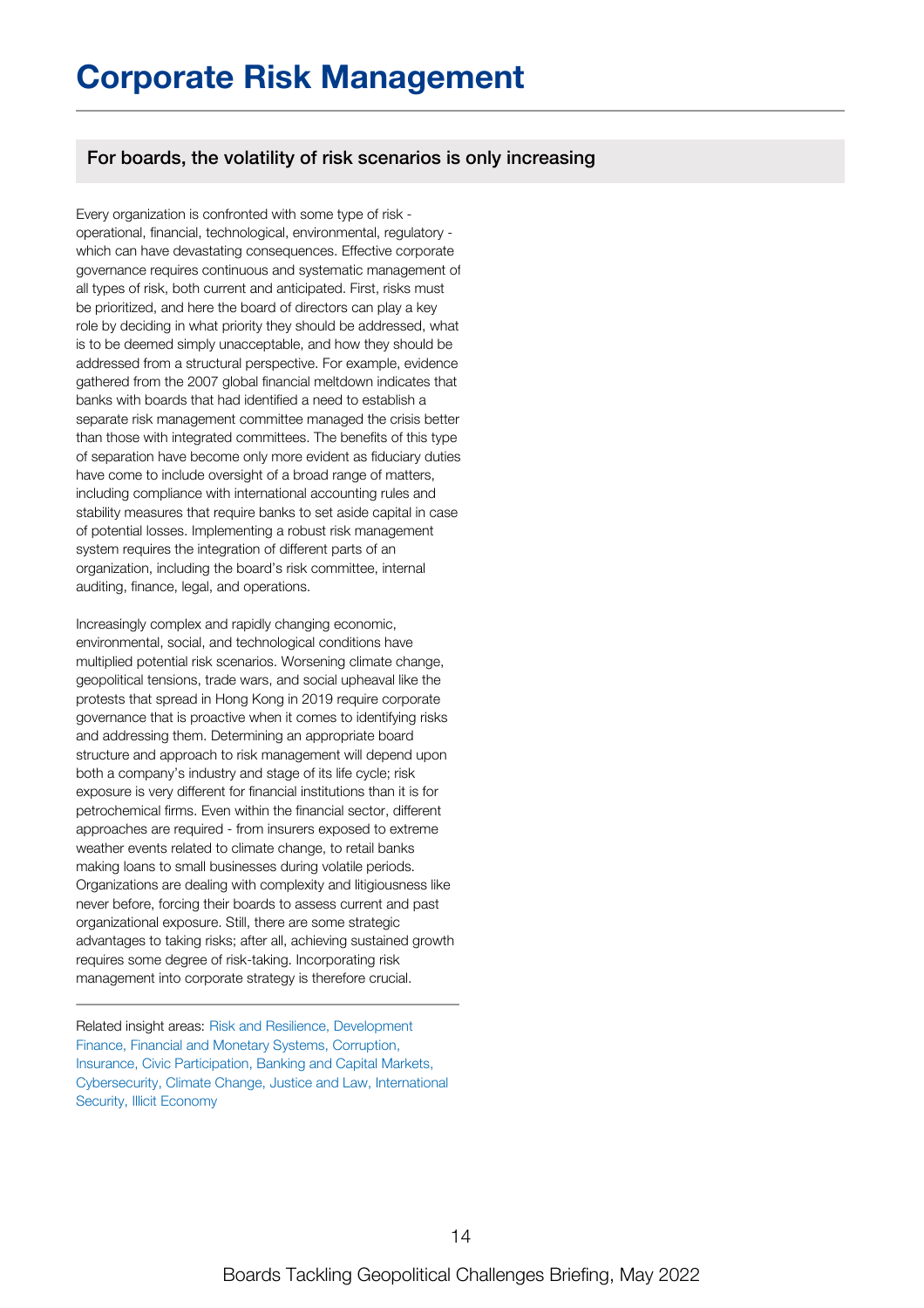#### World [Economic](https://www.weforum.org/agenda/2022/05/businesses-are-contributing-to-the-paris-agreement-for-nature-here-s-how/) Forum

Businesses are [contributing](https://www.weforum.org/agenda/2022/05/businesses-are-contributing-to-the-paris-agreement-for-nature-here-s-how/) to the Paris Agreement for nature. Here's how.

04 May [2022](https://www.weforum.org/agenda/2022/05/businesses-are-contributing-to-the-paris-agreement-for-nature-here-s-how/)

The latest round of [negotiations](https://www.weforum.org/agenda/2022/05/businesses-are-contributing-to-the-paris-agreement-for-nature-here-s-how/) on the Post-2020 Global Biodiversity Framework was recently concluded in Geneva. For the first time at a United Nations Convention on Biological Diversity (CBD) meeting, leading businesses turned out in force in support of more ambition. Leading businesses must step up and speak up to ensure a meaningful global agreement on nature is reached. It has been a tough start to 2022. The war in Ukraine has shaken global geopolitical order and brought immense grief while disrupting supply chains and global economic stability.



Wharton School of the University of Pennsylvania - [Knowledge@Wharton](https://knowledge.wharton.upenn.edu/article/making-the-business-case-for-esg/)

Making the [Business](https://knowledge.wharton.upenn.edu/article/making-the-business-case-for-esg/) Case for ESG 04 May [2022](https://knowledge.wharton.upenn.edu/article/making-the-business-case-for-esg/)

Witold Henisz is a Wharton management professor, director of the Wharton Political Risk Lab, and founder of the Wharton ESG Analytics Lab. He's also a subject-matter expert on one of the most pressing issues in business today, which is ESG. Many investors want to put their money into socially conscious companies that proffer [environmental,](https://knowledge.wharton.upenn.edu/article/making-the-business-case-for-esg/) social, and governance criteria, but actually measuring a company's ESG impact is an imperfect science at best.



## Public support for carbon [taxation](https://voxeu.org/article/public-support-carbon-taxation) 01 May [2022](https://voxeu.org/article/public-support-carbon-taxation)

While many economists are in favour of carbon taxation, the public often opposes this climate policy. This column uses data from a survey of 3,000 people in France to show that rejection of a carbon tax is driven by pessimistic beliefs regarding the properties of the tax. Even when revenues from the tax are [redistributed](https://voxeu.org/article/public-support-carbon-taxation) to households so as to make the policy progressive, most people think that they and low-income households would lose out, and that the policy would not be effective at reducing emissions. Public investments and standards could help foster support for an ambitious climate policy.



### The [Tokenist](https://tokenist.com/gov-desantis-supports-musks-twitter-bid-state-pension-fund-owns-946960-shares/?utm_source=rss&utm_medium=rss&utm_campaign=gov-desantis-supports-musks-twitter-bid-state-pension-fund-owns-946960-shares)

Gov. DeSantis [Supports](https://tokenist.com/gov-desantis-supports-musks-twitter-bid-state-pension-fund-owns-946960-shares/?utm_source=rss&utm_medium=rss&utm_campaign=gov-desantis-supports-musks-twitter-bid-state-pension-fund-owns-946960-shares) Musk's Twitter Bid, State Pension Fund Owns 946,960 Shares

21 April [2022](https://tokenist.com/gov-desantis-supports-musks-twitter-bid-state-pension-fund-owns-946960-shares/?utm_source=rss&utm_medium=rss&utm_campaign=gov-desantis-supports-musks-twitter-bid-state-pension-fund-owns-946960-shares)

The State of Florida, which invested in Twitter through its state pension fund, may side with Elon Musk and his attempt to take [ownership](https://tokenist.com/gov-desantis-supports-musks-twitter-bid-state-pension-fund-owns-946960-shares/?utm_source=rss&utm_medium=rss&utm_campaign=gov-desantis-supports-musks-twitter-bid-state-pension-fund-owns-946960-shares) of Twitter. The post Gov. DeSantis Supports Musk's Twitter Bid, State Pension Fund Owns 946,960 Shares appeared first on The Tokenist .



## World [Economic](https://www.weforum.org/agenda/2022/04/why-private-companies-need-to-catch-up-on-sustainability/) Forum

Why private companies need to catch up on [sustainability](https://www.weforum.org/agenda/2022/04/why-private-companies-need-to-catch-up-on-sustainability/)

08 April [2022](https://www.weforum.org/agenda/2022/04/why-private-companies-need-to-catch-up-on-sustainability/)

Public companies are leading private companies in three interlinked areas: [environmental](https://www.weforum.org/agenda/2022/04/why-private-companies-need-to-catch-up-on-sustainability/) sustainability, corporate social responsibility and people sustainability. A diverse and inclusive culture attracts and retains the best talent, which leads to competitive advantages for those companies that have inclusive cultures. We call for improved transparency from private companies and their owners for better ESG and DEI insights to ensure that proper progress is being made. Sustainable businesses are focusing on three interlinked areas: environmental sustainability, corporate social responsibility and people sustainability. Their investors (i.e.



## Electronic Frontier [Foundation](https://www.eff.org/deeplinks/2022/04/day-action-antitrust-our-rights-are-tied-having-choices)

Day of Action for [Antitrust:](https://www.eff.org/deeplinks/2022/04/day-action-antitrust-our-rights-are-tied-having-choices) Our Rights Are Tied to Having Choices 04 April [2022](https://www.eff.org/deeplinks/2022/04/day-action-antitrust-our-rights-are-tied-having-choices)

Today, EFF joins a diverse coalition of civil society and tech companies to call on Congress to pass strong [anti-monopoly](https://www.eff.org/deeplinks/2022/04/day-action-antitrust-our-rights-are-tied-having-choices) rules for the Internet.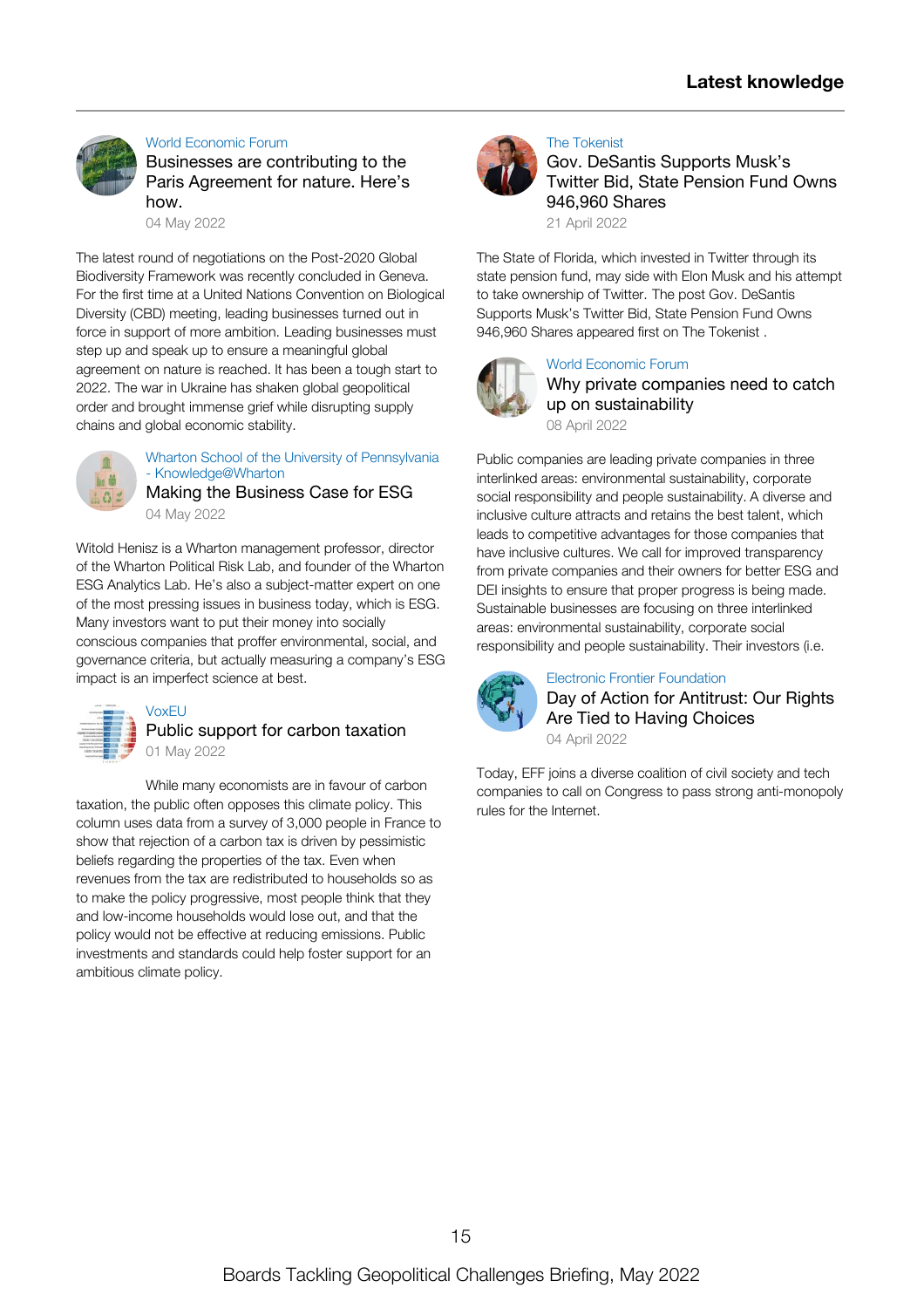## **Geostrategic Competition and Security**

Russia's Ukraine invasion demonstrates that competition with Moscow is a defining feature of security in Europe and beyond

Total global military spending reached \$1.98 trillion in 2020, the highest level since 1988. A 4.4% increase in the US compared with the prior year was accompanied by a 2.5% increase in Russia and a 1.9% increase in China. The abrupt exit of the US from Afghanistan in 2021 is symptomatic of a new American era focused less on nation-building and more on vying with China and Russia. Russia's invasion of Ukraine demonstrated that strategic and regional competition with Moscow is a defining feature of security in Europe and beyond; with a war the likes of which have not been experienced in Europe since World War II on its borders, NATO found new relevance. Shockwaves were felt in European countries, as illustrated by Germany's decision to boost defense spending by €100 billion. Meanwhile the AUKUS pact announced in 2021 transferring nuclear-submarine technology from the UK and the US to Australia illustrates the growing strategic importance of the Indo-Pacific region. The US aims to bolster Australia as a partner to counter what it perceives as an aggressive China where survey results indicate the public sees US power and influence as the top international threat facing their country.

Geo-economics has become a far bigger factor in international security. The West's response to Russia's invasion of Ukraine has shown how sanctions have become a tool of choice in the geopolitical arena, as they enable economic isolation. In terms of technological competition, the US and China have been banning one another's companies (such as Huawei and Google), and the threat of a decoupling of the two economies still looms. COVID-19 only compounded related anxieties when the pandemic hit, mostly-Chinese-made facemasks and other equipment were in short supply, highlighting the danger of depending on a single foreign source. Demand for broader, more inclusive power-sharing arrangements has been evident in the increased prominence of the G20 relative to the G7, and in the emergence of institutions like the Shanghai-based New Development Bank. Standards have become a geopolitical frontline - in 2019, China submitted more technical proposals to the International Telecommunication Union (ITU) than any other country, and in 2020 the ITU approved blockchain standards developed by Huawei and the People's Bank of China, and facial-recognition standards from companies like Dahua and China Telecom. This creates economic value for China, while lending it soft power.

Related insight areas: Financial and Monetary Systems, Emerging-Market Multinationals, Arctic, 5G, COVID-19, Geopolitics, Trade and Investment, Nuclear Security, Geoeconomics, Risk and Resilience, Global Governance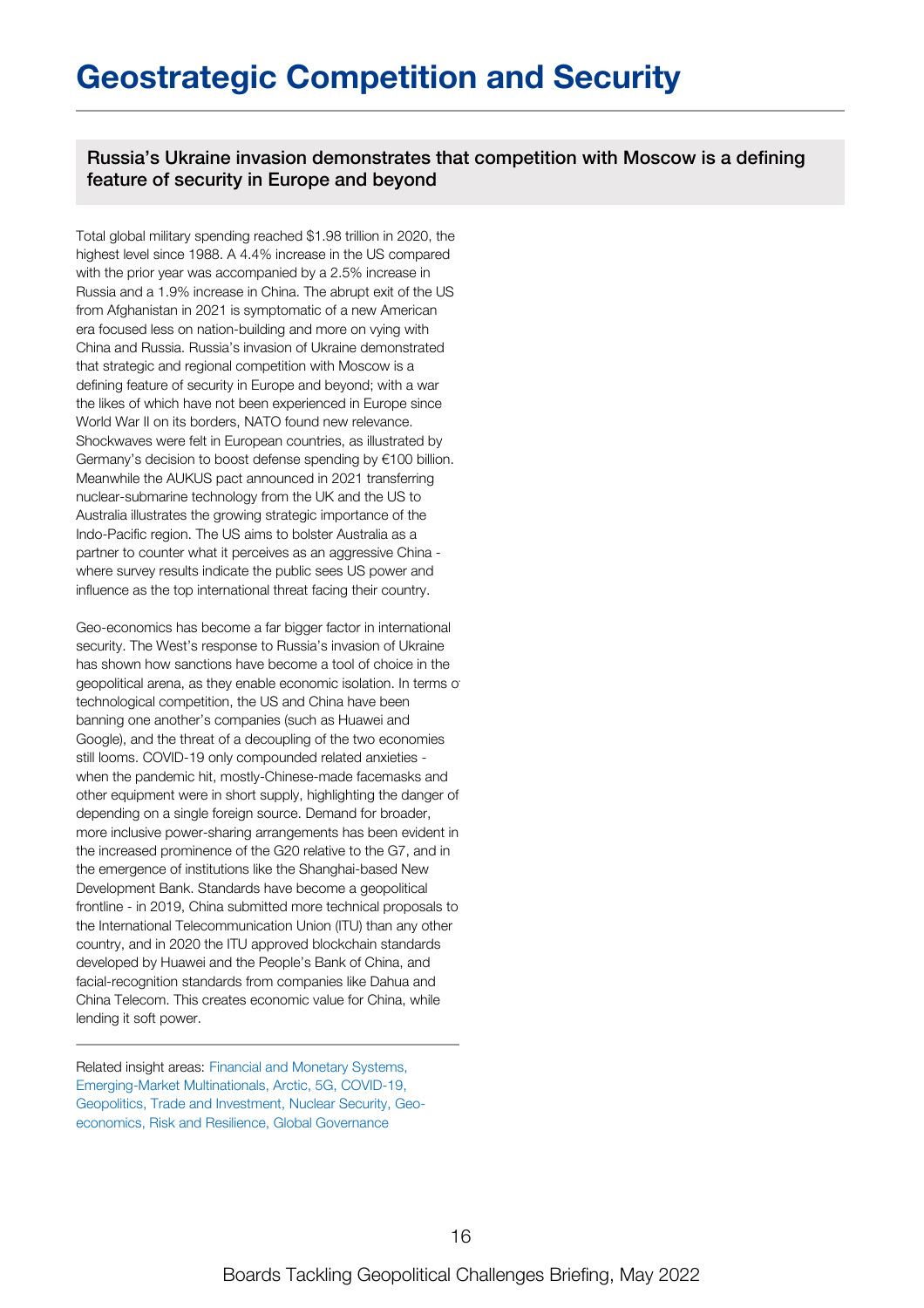

Harvard Kennedy School - Belfer Center for Science and [International](https://www.belfercenter.org/publication/role-nuclear-weapons-21st-century) Affairs The Role of Nuclear [Weapons](https://www.belfercenter.org/publication/role-nuclear-weapons-21st-century) in the 21st Century 13 May [2022](https://www.belfercenter.org/publication/role-nuclear-weapons-21st-century)

On May 10, the Belfer Center Project on Managing the Atom launched the Research Network on Rethinking Nuclear Deterrence (RNDn) to address two fundamental and interrelated questions: (1) Given the [deteriorating](https://www.belfercenter.org/publication/role-nuclear-weapons-21st-century) geopolitical and security landscape, how do we make sure nuclear deterrence does not fail? And (2) What alternatives can replace nuclear deterrence, and what conditions should exist to materialize them?.



#### War on the [Rocks](https://warontherocks.com/2022/05/too-fragile-to-fight-could-the-u-s-military-withstand-a-war-of-attrition/)

Too Fragile to Fight: Could the U.S. Military [Withstand](https://warontherocks.com/2022/05/too-fragile-to-fight-could-the-u-s-military-withstand-a-war-of-attrition/) a War of Attrition? - War on the Rocks

09 May [2022](https://warontherocks.com/2022/05/too-fragile-to-fight-could-the-u-s-military-withstand-a-war-of-attrition/)

At the turn of the 20th century, Polish Jewish banker Ivan Bloch compiled a detailed analysis of the potential effects of war between major powers. He saw a world of interconnected economies with vast industrial power and large armies. He thought future great-power war would be too costly to contemplate, as bloody wars of attrition would bankrupt participants without worthwhile results. For him, a clash of arms between major powers would "ruin both belligerents, financially and economically, long before the end would come in sight." As we know now, he was right about the course future wars would take, and the inability of the participants to end them before suffering bankrupting costs. He was wrong, however, in predicting that war was impossible, and [decision-makers](https://warontherocks.com/2022/05/too-fragile-to-fight-could-the-u-s-military-withstand-a-war-of-attrition/) rational enough to avoid it.



## Small Arms [Survey](https://www.smallarmssurvey.org/database/global-violent-deaths-gvd) Global Violent [Deaths](https://www.smallarmssurvey.org/database/global-violent-deaths-gvd) (GVD) 05 May [2022](https://www.smallarmssurvey.org/database/global-violent-deaths-gvd)

The Small Arms Survey tracks statistics on violent deaths and compiles them in its Global Violent Deaths (GVD) database. Within the framework of the 2030 Agenda for Sustainable Development and its Sustainable Development Goals (SDGs), states have pledged to '[p]romote peaceful and inclusive societies for sustainable [development,](https://www.smallarmssurvey.org/database/global-violent-deaths-gvd) provide access to justice for all and build effective, accountable and inclusive institutions at all levels' (SDG 16). The first target identified under this goal, Target 16.1, commits all states to '[s]ignificantly reduce all forms of violence and related death rates everywhere'. The GVD database, updated annually, provides a tool for assessing progress in implementing Target 16.1.



### [Chatham](https://www.youtube.com/watch?v=nZqYUJHsVDg) House

War on Ukraine: [Volodymyr](https://www.youtube.com/watch?v=nZqYUJHsVDg) Zelenskyy 04 May [2022](https://www.youtube.com/watch?v=nZqYUJHsVDg)

Ukrainian president Volodymyr Zelenskyy addresses what Ukraine needs from the West now. Zelenskyy provides his insight into the war on Ukraine. From Kyiv, the president will address the current situation, what the Russian military shift to the East means for the war, what are Ukraine's key strategic [objectives,](https://www.youtube.com/watch?v=nZqYUJHsVDg) and what can the UK and a united global coalition do to help. This is part of Chatham House's ongoing work on the future of conflict.



#### Center for China and [Globalization](https://www.youtube.com/watch?v=CXZI8k3gGX8)

Tsinghua National Strategy Institute Qian Feng optimistic about future of [China-Pakistan](https://www.youtube.com/watch?v=CXZI8k3gGX8) relations 02 May [2022](https://www.youtube.com/watch?v=CXZI8k3gGX8)

CCG hosted a webinar titled "Political Change in Pakistan: What's next for China Pakistan relations and CPEC" on April 20, 2022, featuring Pakistani Senator Mushahid Hussain Sayed, to discuss the intricate interplay between Pakistan's domestic politics, foreseeable changes in Pakistan's foreign policy- especially towards China, and the future of Chinese investments in Pakistan. Qian Feng, Director of Research and Development and Senior Research Fellow at the National Strategy Institute Tsinghua University, reviewed the China-Pakistan relations in the past decades and shared his analysis about the bilateral relations under the new Pakistani [administration.](https://www.youtube.com/watch?v=CXZI8k3gGX8) .



#### Center for China and [Globalization](https://www.youtube.com/watch?v=IQSawxknKes)

CCG VP Victor Gao hopes China-[Pakistan](https://www.youtube.com/watch?v=IQSawxknKes) relations can be brought to a higher level

28 April [2022](https://www.youtube.com/watch?v=IQSawxknKes)

CCG hosted a webinar titled "Political Change in Pakistan: What's next for China Pakistan relations and CPEC" on April 20, 2022, featuring Pakistani Senator Mushahid Hussain Sayed, to discuss the intricate interplay between Pakistan's domestic politics, foreseeable changes in Pakistan's foreign policy- especially towards China, and the future of Chinese investments in Pakistan. Speaking of his expectation on the future of the [Sino-Pakistan](https://www.youtube.com/watch?v=IQSawxknKes) relations, CCG VP Victor Gao hopes it can be brought to a higher level and more widely felt in the world.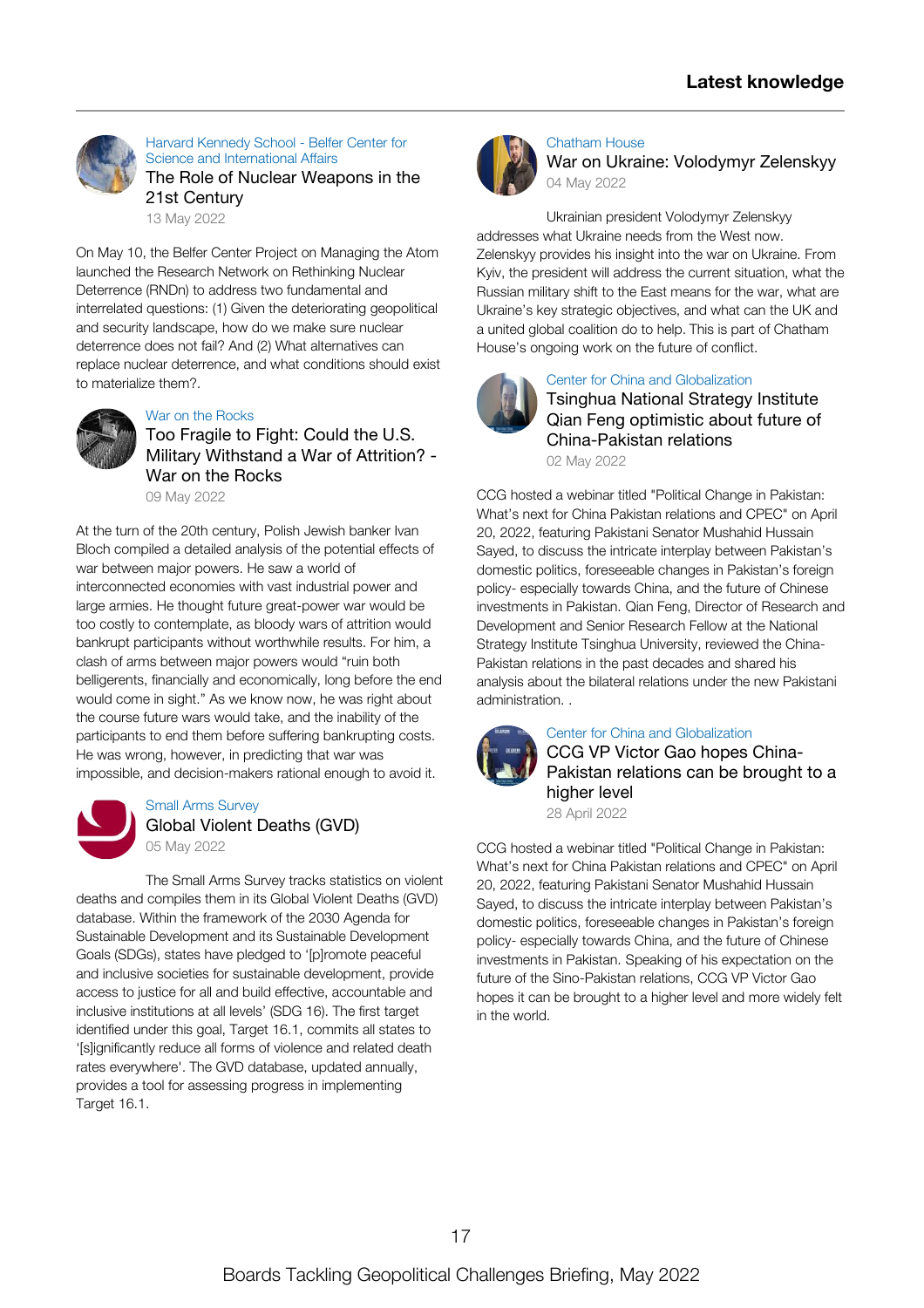Nuclear material and reactors in parts of the world prone to conflict are particularly vulnerable

The theft of nuclear material dates back at least to 1957, and the pilfering of uranium-235 from a nuclear scrap recycling plant in Pennsylvania at the height of the Cold War, according to the Nuclear Age Peace Foundation. During any period of conflict, there is an increased risk of the theft of nuclear material and weapons. Due to the proliferation of nuclear technology in recent years and heightened global instability, related risks have spread to some of the world's least stable territories. Reports made to the Nuclear Security Summit held in the US in 2016, for example, noted that conflict between Azerbaijan and Armenia, and within Ukraine, have ratcheted up the risk of nuclear material being smuggled across borders. Fragile or breakaway states like Transnistria, between the Dniester River and Ukraine, and South Ossetia (officially a part of Georgia), provide both a safe haven for smugglers and sources of illicit nuclear material; significant amounts of highly enriched uranium have gone unaccounted for in the region since the breakup of the Soviet Union. In 1995, the International Atomic Energy Agency began compiling related information about unauthorized movements of nuclear or other radioactive material, by establishing a dedicated Incident and Trafficking Database.

Nuclear reactors have become key targets. According to media reports, an aborted Islamic State attack in Belgium in 2016 was likely meant to target a nuclear power plant, and suspected state-sponsored Russian hackers targeted nuclear facilities in the US in 2017 - as tension mounted over alleged Russian meddling in American elections. Live conflict zones add another layer of danger, as nuclear reactors can become targets of direct attacks. In 2014, Hamas, the Palestinian group that controls Gaza, launched three Iranian-designed rockets that targeted but narrowly missed the Dimona reactor in Israel. Amid renewed exchanges of violence during 2018 between Israel and Iranian proxies in Lebanon and Syria, and civil unrest in Gaza and the West Bank, a repeat attack became increasingly possible. The ongoing conflict in Syria is also a major risk factor, as nuclear material generated by the country's former nuclear weapons programme is largely unaccounted for. A March 2018 report published by the Institute for Science and International Security suggested that this material may include enriched uranium and related equipment, potentially providing the necessary elements for a so-called dirty bomb.

Related insight areas: International Security, Middle East and North Africa, Global Governance, Risk and Resilience, Illicit Economy, Human Rights, Geopolitics, Russian Federation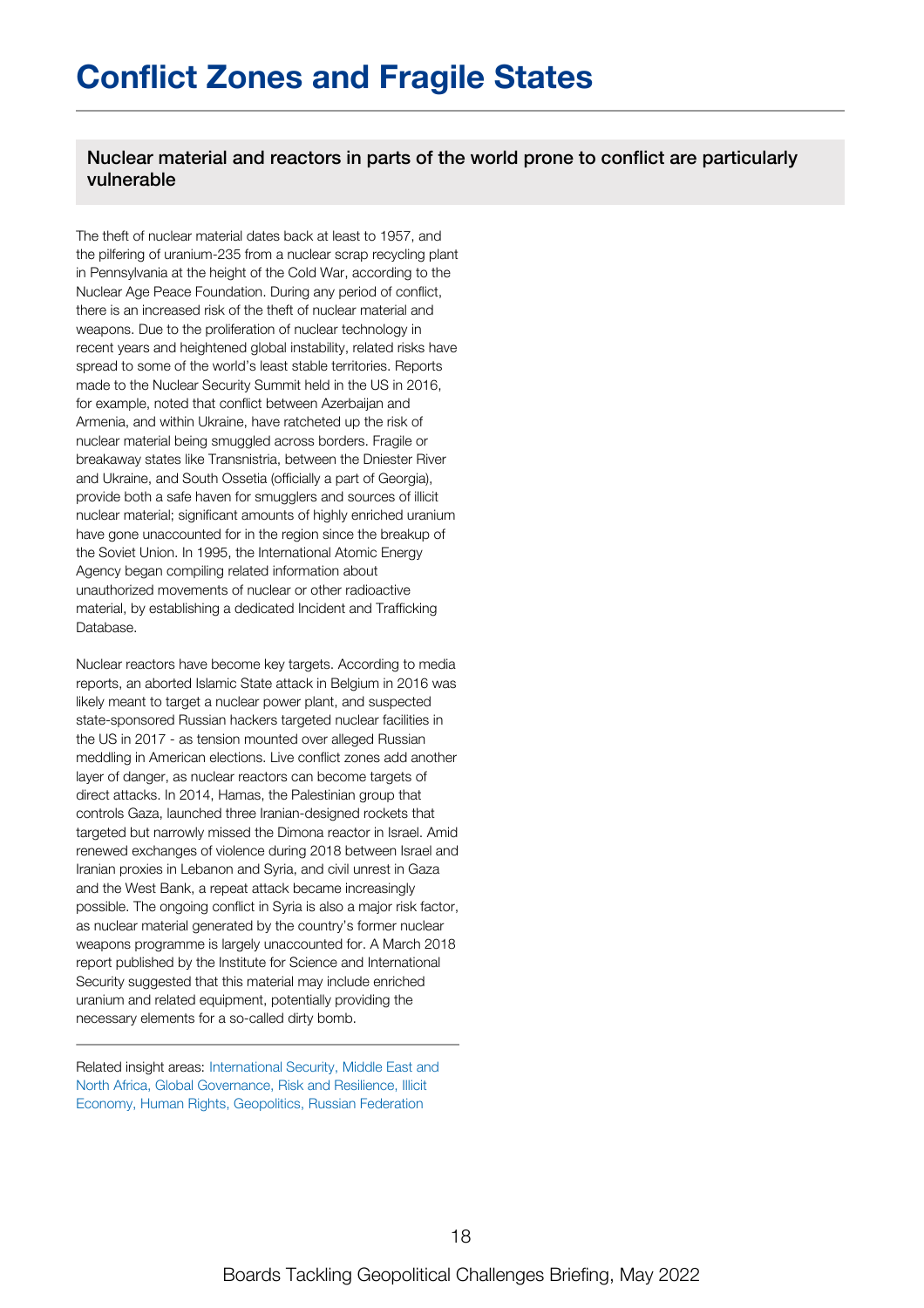Harvard Kennedy School - Belfer Center for Science and [International](https://www.belfercenter.org/publication/linvasione-dellucraina-e-il-rischio-nucleare) Affairs BELFER CENTER L'invasione [dell'Ucraina](https://www.belfercenter.org/publication/linvasione-dellucraina-e-il-rischio-nucleare) e il rischio nucleare.

28 April [2022](https://www.belfercenter.org/publication/linvasione-dellucraina-e-il-rischio-nucleare)

La mia valutazione dei possibili rischi di uso di armi non convenzionali (anche tattiche nucleari) nel conflitto in Ucraina deriva in parte da precedenti storici importanti e in parte dalla mia esperienza diplomatica. Mi spiego meglio. Se guardiamo alla storia dei rischi nucleari, vediamo che in altri conflitti, paesi con armi atomiche hanno minacciato il loro uso per portare a conclusione il conflitto a loro vantaggio. [L'amministrazione](https://www.belfercenter.org/publication/linvasione-dellucraina-e-il-rischio-nucleare) Eisenhower per esempio contemplò l'utilizzo di armi atomiche nel conflitto coreano per scoraggiare l'intervento della Cina. Israele nella famosa guerra dello Yom Kippur nel 1973 minacciò esplicitamente l'uso di armi nucleari per deterrenza nei confronti dell'invasione delle truppe arabe.



#### The [Lancet](https://www.thelancet.com/journals/lanonc/article/PIIS1470-2045(22)00206-6/abstract)

IAEA reviews plan to release treated water from [Fukushima](https://www.thelancet.com/journals/lanonc/article/PIIS1470-2045(22)00206-6/abstract) 28 April [2022](https://www.thelancet.com/journals/lanonc/article/PIIS1470-2045(22)00206-6/abstract)

A Task Force from International Atomic Energy Agency (IAEA) did a safety review in Japan in March, 2022, to assess the regulatory aspects of the country's plan to release treated water, which has [accumulated](https://www.thelancet.com/journals/lanonc/article/PIIS1470-2045(22)00206-6/abstract) at the Fukushima Daiichi nuclear power station (NPS), into the sea. The Task Force, established in 2021, under the authority of IAEA, was comprised of staff from the agency and senior experts from 11 countries.



## Harvard Kennedy School - Belfer Center for Science and [International](https://www.belfercenter.org/publication/four-unanswered-questions-about-intersection-war-and-nuclear-power) Affairs Four [Unanswered](https://www.belfercenter.org/publication/four-unanswered-questions-about-intersection-war-and-nuclear-power) Questions about the

Intersection of War and Nuclear Power 21 April [2022](https://www.belfercenter.org/publication/four-unanswered-questions-about-intersection-war-and-nuclear-power)

For a night on March 3, Russian military forces seized the Zaporizhzhia nuclear power plant in Ukraine, damaged its [infrastructure,](https://www.belfercenter.org/publication/four-unanswered-questions-about-intersection-war-and-nuclear-power) and spread fear of a nuclear catastrophe. Fortunately, the attack did not threaten sensitive areas of the nuclear power plant, and radiation levels around the plant did not raise concern. Still, the crisis underscored the danger posed by a war that crosses paths with a nuclear power plant. Since this may be a case of when, not if, the next wartime attack on a nuclear power plant happens, scholars and policymakers would be wise to revisit concepts for assessing and protocols for responding to nuclear power plant crises in war zones.



#### German Institute for [International](https://www.swp-berlin.org/en/10.18449/2022C29/) and Security **Affairs**

[Russia's](https://www.swp-berlin.org/en/10.18449/2022C29/) Nuclear Threats in the War against Ukraine 21 April [2022](https://www.swp-berlin.org/en/10.18449/2022C29/)

Any conflict with a nuclear power like Russia carries the risk that nuclear weapons could be used, and President Vladimir Putin is [aggressively](https://www.swp-berlin.org/en/10.18449/2022C29/) exploiting such concerns.



[VoxEU](https://voxeu.org/article/manifold-impacts-compulsory-invention-secrecy)

## The manifold impacts of [compulsory](https://voxeu.org/article/manifold-impacts-compulsory-invention-secrecy) invention secrecy 20 April [2022](https://voxeu.org/article/manifold-impacts-compulsory-invention-secrecy)

Compulsory invention secrecy is a policy tool used primarily for preventing technology leaks to foreign competitors. This column exploits a natural historical experiment to study the impact of compulsory secrecy on the wider innovation system. During WWII, the US patent office issued secrecy orders on more than 11,000 patent applications, halting their examination and prohibiting disclosure. The effects of this policy – which prompted incumbent firms to shift the direction of their research – persisted through 1960, restricting [commercialisation](https://voxeu.org/article/manifold-impacts-compulsory-invention-secrecy) and impeding follow-on innovation while successfully keeping sensitive technology out of public view.



## Harvard Kennedy School - Belfer Center for Science and [International](https://www.belfercenter.org/publication/time-shelve-denuclearization-and-negotiate-halt-north-koreas-icbm-program) Affairs

Time to Shelve [Denuclearization](https://www.belfercenter.org/publication/time-shelve-denuclearization-and-negotiate-halt-north-koreas-icbm-program) and Negotiate a Halt to North Korea's ICBM Program

15 April [2022](https://www.belfercenter.org/publication/time-shelve-denuclearization-and-negotiate-halt-north-koreas-icbm-program)

With the entire world's attention riveted on Ukraine, Kim Jong-Un is doubling down on his nuclear and missile programs and has recently tested what he claims to be a new [intercontinental](https://www.belfercenter.org/publication/time-shelve-denuclearization-and-negotiate-halt-north-koreas-icbm-program) ballistic missile (ICBM). According to early estimates the Hwasong-17 (a.k.a. KN-27) missile could have reached the U.S. East Coast if launched on a normal trajectory. Despite South Korean doubts over the claim, the test results clearly suggest the North's steady technological progress. Pyongyang is expected to carry out more provocations in the coming months, especially on April 15th on the occasion of the 110th anniversary of its founder Kim Il-Sung's birth. To reassure U.S. allies in the region, some U.S.



#### Harvard Kennedy School - Belfer Center for Science and [International](https://www.belfercenter.org/publication/micro-deterrence-signaling) Affairs Micro [Deterrence](https://www.belfercenter.org/publication/micro-deterrence-signaling) Signaling 05 April [2022](https://www.belfercenter.org/publication/micro-deterrence-signaling)

The Korean Missile Crisis of 2017 presented General Brooks with a unique [opportunity](https://www.belfercenter.org/publication/micro-deterrence-signaling) to rethink deterrence and develop a dynamic playbook to change Kim Jong Un's calculus. The result he called "micro deterrence signaling.".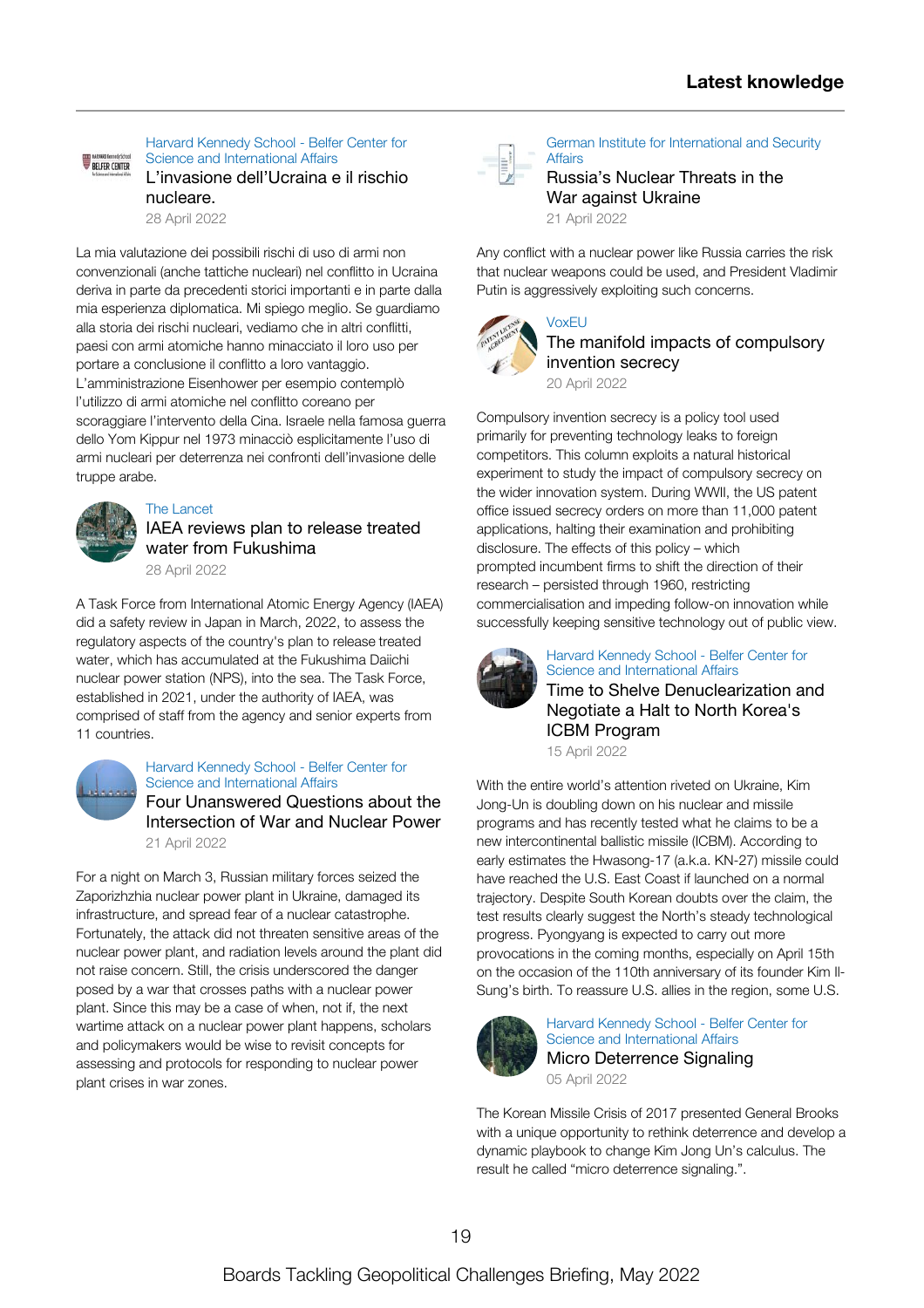## **Economic Shifts**

## There has been a resurgence in the use of economic and financial sanctions

The tightened integration of the global economy has rebalanced power and created complex new financial interconnections. In the two decades leading up to 2017, the share of global economic output accounted for by developing countries jumped to 59.3% from 42.8%; much of that increase is attributable to China, which progressed from contributing 6.6% of total global output on its own to 18.7% over the two-decade period (China's dramatic integration into the global economy has been one of the most significant international developments since World War II). Increasingly, governments reach for economic and financial policy levers to advance national ambitions (or hinder others'), in both the economic and political realms. The dividing line between economics and national security has therefore blurred, sometimes as a matter of policy as illustrated by the US Department of Commerce's strategic plan for 2018-22, which states that "economic security is national security." Meanwhile the increasingly domestic lens through which states assess their international economic policies and priorities has weakened support for the global economic governance framework that has been in place more than half a century.

Economic ties are now seen as a tool for advancing geopolitical goals through "weaponized interdependence." COVID-19 further underlined the fragility of supply chains, and global economic governance itself has long shown signs of systemic fragility; the US's blocking of appointments to the World Trade Organization's Appellate Body is one such sign (the body was crippled in late 2019 when it fell below the minimum number of members required to hear appeals). Some countries take relatively mercantilist approaches to trade, and see bilateral relations as a geopolitical zero-sum game - the tariffs levied by the US and China on one another during 2018 and 2019 provide an example. Trade is not the only means used to advance national ambitions; there has been a resurgence in the use of economic and financial sanctions (most prominently targeting Russia after its invasion of Ukraine), and foreign direct investment has also been affected. China's massive Belt and Road infrastructure-building initiative is a controversial example of outward investment with geopolitical ramifications, while on the flipside a growing number of countries are creating barriers to inward investment perceived as threatening.

Related insight areas: COVID-19, Risk and Resilience, Global Governance, Banking and Capital Markets, Trade and Investment, Geo-economics, International Security, Supply Chains, Financial and Monetary Systems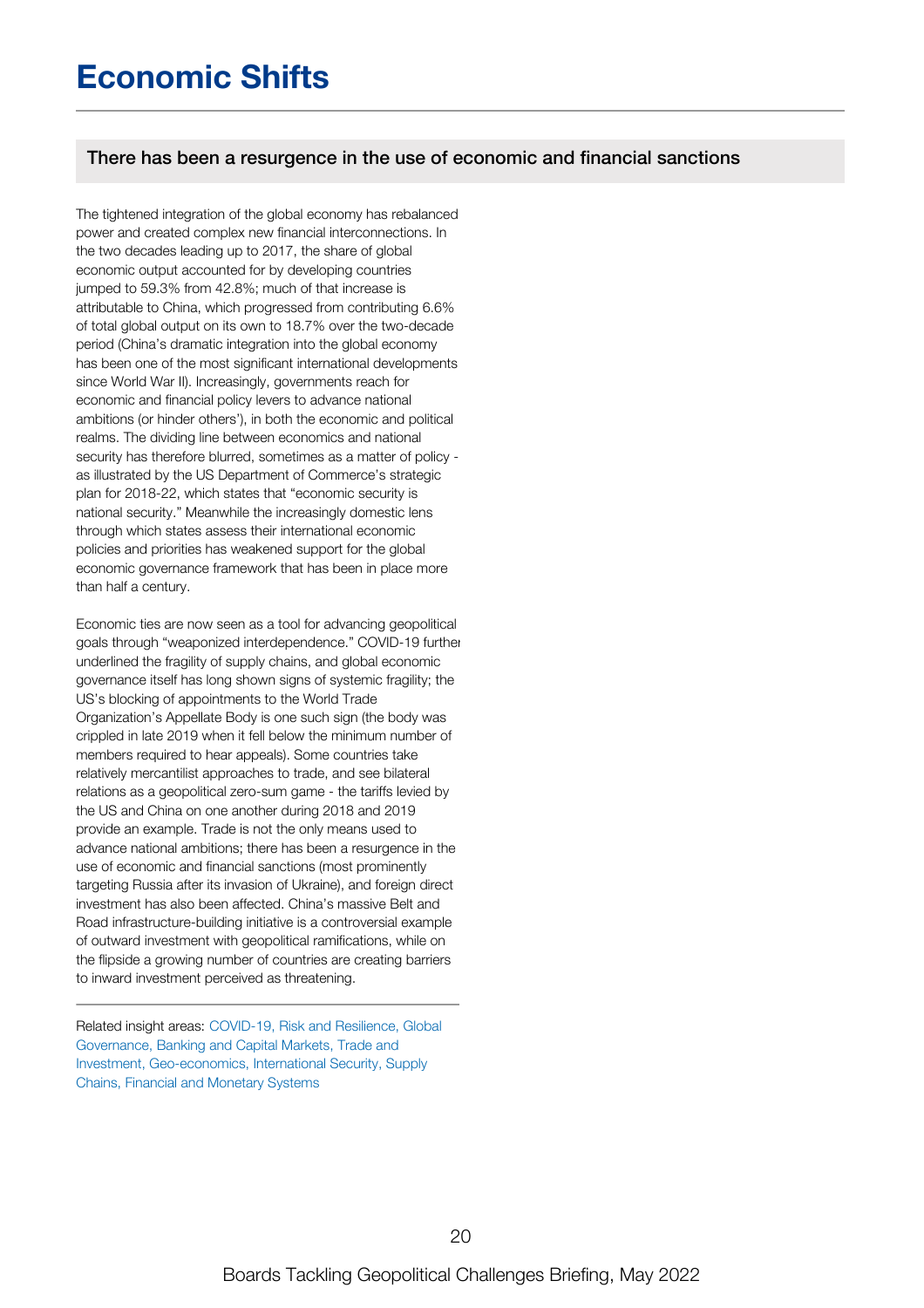

#### [Smithsonian](https://www.smithsonianmag.com/history/at-a-former-concentration-camp-holocaust-survivors-draw-parallels-between-nazi-and-russian-rhetoric-180980053/) Magazine

At a Former [Concentration](https://www.smithsonianmag.com/history/at-a-former-concentration-camp-holocaust-survivors-draw-parallels-between-nazi-and-russian-rhetoric-180980053/) Camp, Holocaust Survivors Draw Parallels Between Nazi and Russian Rhetoric 10 May [2022](https://www.smithsonianmag.com/history/at-a-former-concentration-camp-holocaust-survivors-draw-parallels-between-nazi-and-russian-rhetoric-180980053/)

"From prejudice to hatred to violence to murder, the paths are very short," said Karl Freller, director of the Bavarian Memorial Foundation , to an audience of more than 500 at the Holocaust memorial site where the Nazi [concentration](https://www.smithsonianmag.com/history/at-a-former-concentration-camp-holocaust-survivors-draw-parallels-between-nazi-and-russian-rhetoric-180980053/) camp Flossenbürg once stood. The crowd, including six survivors of the camp, had gathered in the German state of Bavaria on April 24, the 77th anniversary of the camp's liberation.



Institute for New [Economic](https://www.ineteconomics.org/perspectives/blog/the-dollar-system-in-a-multi-polar-world) Thinking The Dollar System in a [Multi-Polar](https://www.ineteconomics.org/perspectives/blog/the-dollar-system-in-a-multi-polar-world) World

06 May [2022](https://www.ineteconomics.org/perspectives/blog/the-dollar-system-in-a-multi-polar-world)

The dollar has by now been de facto the primary world reserve asset for over a [hundred](https://www.ineteconomics.org/perspectives/blog/the-dollar-system-in-a-multi-polar-world) years.



Project [Syndicate](https://www.project-syndicate.org/bigpicture/is-the-us-dollar-s-global-hegemony-at-risk) Is the US Dollar's Global [Hegemony](https://www.project-syndicate.org/bigpicture/is-the-us-dollar-s-global-hegemony-at-risk) at Risk?

05 May [2022](https://www.project-syndicate.org/bigpicture/is-the-us-dollar-s-global-hegemony-at-risk)

Predicting the end of the [greenback's](https://www.project-syndicate.org/bigpicture/is-the-us-dollar-s-global-hegemony-at-risk) international dominance has long been a popular, if fruitless, pastime.



Project [Syndicate](https://www.project-syndicate.org/commentary/what-caused-and-will-end-inflation-by-koichi-hamada-2022-05) When Does [Inflation](https://www.project-syndicate.org/commentary/what-caused-and-will-end-inflation-by-koichi-hamada-2022-05) Stop? 03 May [2022](https://www.project-syndicate.org/commentary/what-caused-and-will-end-inflation-by-koichi-hamada-2022-05)

To understand the increase in consumer price inflation around the world, one must look not only at supply and demand but also at the wedge that the [coronavirus](https://www.project-syndicate.org/commentary/what-caused-and-will-end-inflation-by-koichi-hamada-2022-05) introduced between them. And now Russia's war on Ukraine has added another source of inflationary pressure.



#### The [Diplomat](https://thediplomat.com/2022/05/country-and-the-blue-pacific-a-necessary-readjustment-of-australian-foreign-policy/)

Country and the Blue Pacific: A Necessary [Readjustment](https://thediplomat.com/2022/05/country-and-the-blue-pacific-a-necessary-readjustment-of-australian-foreign-policy/) of Australian Foreign Policy

02 May [2022](https://thediplomat.com/2022/05/country-and-the-blue-pacific-a-necessary-readjustment-of-australian-foreign-policy/)

Australia is in the midst of an election campaign where something incredibly rare is occurring. Due to the recently signed security agreement between the Solomon Islands and China, foreign policy has become a major election issue – with how Australia approaches its relationships with its Pacific neighbors now becoming a prominent public concern. Although the [development](https://thediplomat.com/2022/05/country-and-the-blue-pacific-a-necessary-readjustment-of-australian-foreign-policy/) that led to this is fraught, political parties having to address an issue that is usually not what they campaign on, and Pacific Islands themselves having their profile raised in Australia, are genuine positives. A new issue paper for the Australian Feminist Foreign Policy Coalition titled " Indigenous Foreign Policy: a new way forward?.



### Project [Syndicate](https://www.project-syndicate.org/say-more/an-interview-with-mark-leonard-1-2022-04)

Mark Leonard on the Russia [sanctions,](https://www.project-syndicate.org/say-more/an-interview-with-mark-leonard-1-2022-04) European security, China's view of the Ukraine war, and more

26 April [2022](https://www.project-syndicate.org/say-more/an-interview-with-mark-leonard-1-2022-04)

Mark Leonard warns that the sanctions against Russia could hasten the demise of the Western-led international order, touts Europe's geopolitical awakening, and considers how the Ukraine war might reshape the [Indo-Pacific.](https://www.project-syndicate.org/say-more/an-interview-with-mark-leonard-1-2022-04)



#### War on the [Rocks](https://warontherocks.com/2022/04/the-putinomics-playbook-wont-work-forever/)

The [Putinomics](https://warontherocks.com/2022/04/the-putinomics-playbook-wont-work-forever/) Playbook Won't Work Forever - War on the Rocks 25 April [2022](https://warontherocks.com/2022/04/the-putinomics-playbook-wont-work-forever/)

On March 27, President Joe Biden claimed that U.S. sanctions had reduced Russia's currency to " rubble ." Yet in the past few weeks, the currency has rebounded, while the country shows no outward signs of crisis. So what impact are sanctions having? Plenty of questions remain in the short term. The long-term [consequences](https://warontherocks.com/2022/04/the-putinomics-playbook-wont-work-forever/) of the sanctions are clear and severe. Russian industry now faces difficulties in acquiring crucial tools and components.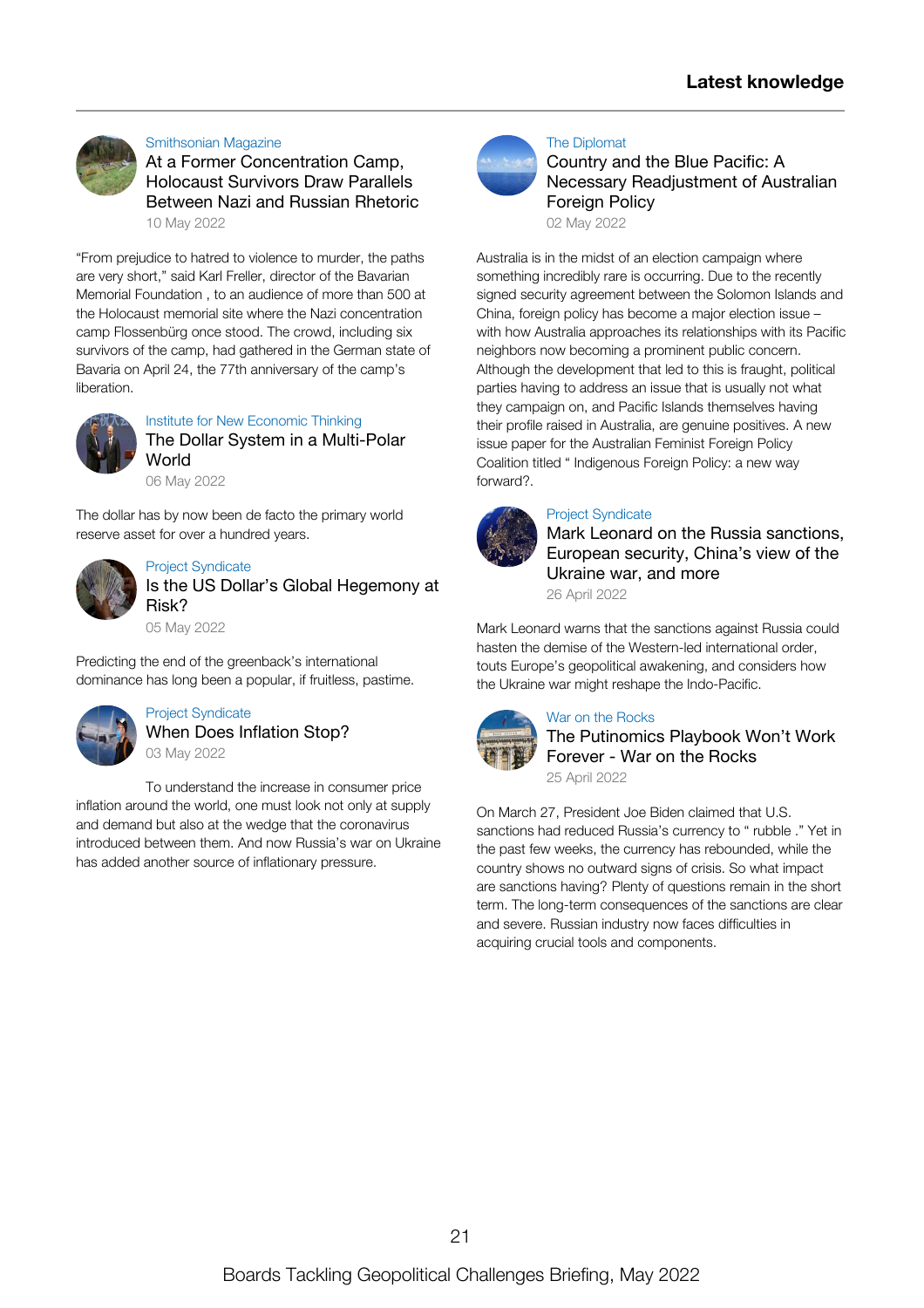## New resources are emerging, and China is becoming a cleantech manufacturing powerhouse

An energy system based on geographically concentrated fossil fuel resources enabled resource-rich countries to exercise geopolitical power related to the distribution of those resources. As a result, governance systems such as the Organization of the Petroleum Exporting Countries (OPEC) were formed, shaping fossil fuel-dominated energy markets for decades. This dynamic has fundamentally shifted in recent years, however, as the US has re-emerged as a net energy exporter, and as the rise of new clean energy technologies has changed demand dynamics. The emergence of shale oil and gas resources has fundamentally reshuffled the traditional power balance between oil-producing and oil-consuming countries; the US, formerly a large net importer, now has an increased incentive to cooperate with other oil-producing nations like Saudi Arabia and Russia. The production cuts negotiated between Saudi Arabia, Russia, and the US in response to the supply-demand imbalances and declining oil prices caused in part by COVID-19 restrictions, for example, were unprecedented - and may have substantial longterm impacts. Meanwhile the manufacturing of clean energy technologies like solar and wind remain largely concentrated within just a few nations, even as worldwide installed capacity continues to expand.

The relative abundance of the natural resources powering renewables, in contrast to oil and gas resources, means they are available globally - enabling many different nations and localities to reduce their dependence on international markets. However, while the geopolitical dynamics of resource extraction may lose relevance over time, even the most renewables-heavy economies remain tied to international oil and gas markets in order to maintain transportation and industrial processes. In addition, the concentration of renewable technology manufacturing has its own geopolitical impact. As China has emerged as the primary manufacturing centre for clean energy technologies such as solar panels, wind turbines, and batteries for electric cars, new geopolitical realities have formed - and the COVID-19 pandemic has demonstrated that severe disruptions to the few economies that are centres of manufacturing can lead to global supply chain bottlenecks. In addition, the energy transition to a net zero emissions future is also likely to create a unique geopolitical dynamic, as certain minerals (like lithium and cobalt) and rare earths become increasingly valuable. Supply dynamics, and concerns about the methods of extracting these resources in certain countries, have already led to industry and political collaborations such as the Global Battery Alliance.

Related insight areas: COVID-19, Advanced Manufacturing and Production, Geopolitics, Fourth Industrial Revolution, Emerging-Market Multinationals, Human Rights, Batteries, International Security, Global Governance, Oil and Gas, Mining and Metals, Supply Chains, Geo-economics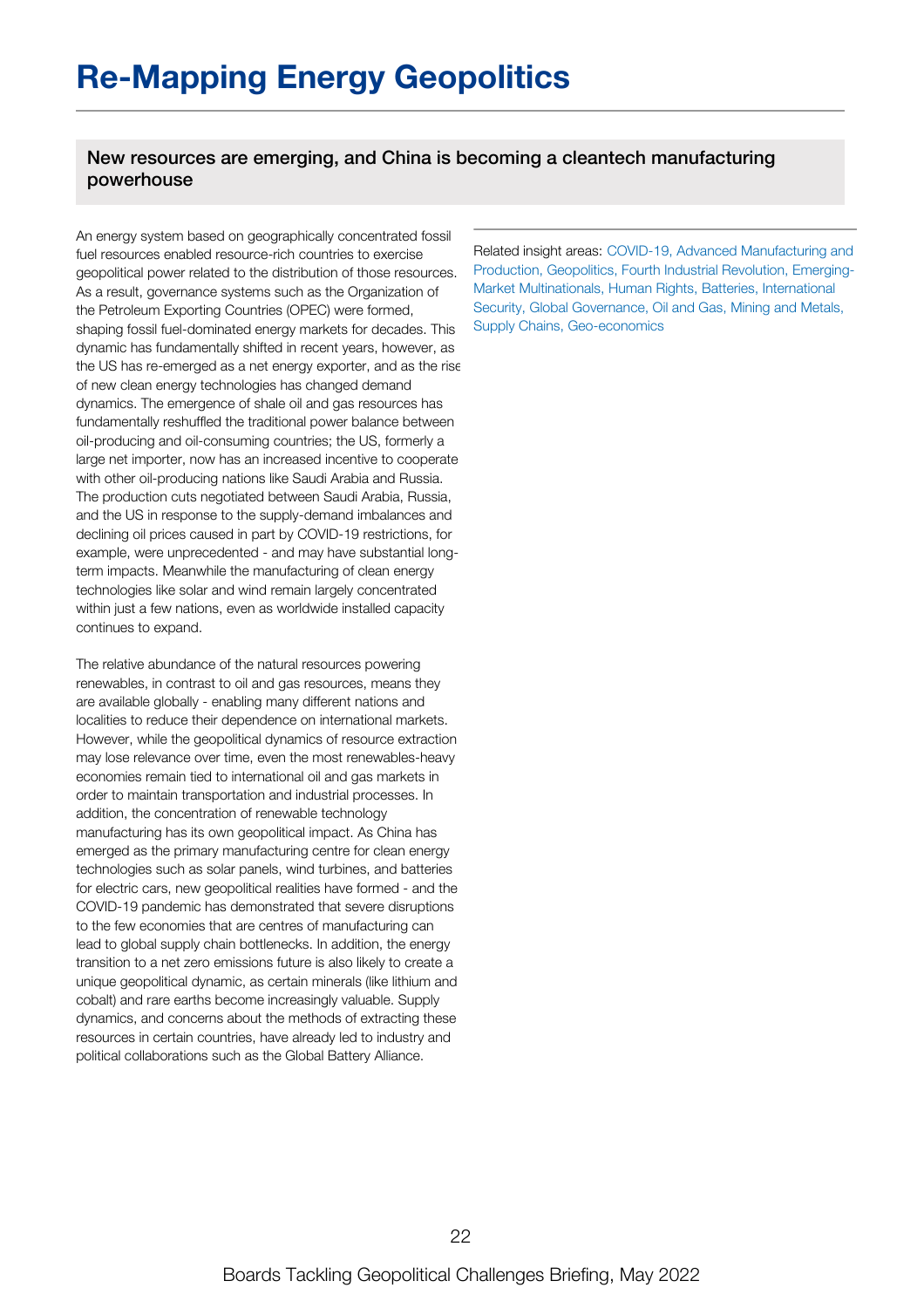

#### Project [Syndicate](https://www.project-syndicate.org/commentary/transition-minerals-respect-for-human-rights-by-mary-robinson-2022-05) [Supplying](https://www.project-syndicate.org/commentary/transition-minerals-respect-for-human-rights-by-mary-robinson-2022-05) the Green Transition Must Be Fast and Fair 12 May [2022](https://www.project-syndicate.org/commentary/transition-minerals-respect-for-human-rights-by-mary-robinson-2022-05)

Achieving global climate goals will require a quantum leap in investments to secure sufficient supplies of key minerals needed for clean-energy technologies. But while these inputs can greatly accelerate [emission-reduction](https://www.project-syndicate.org/commentary/transition-minerals-respect-for-human-rights-by-mary-robinson-2022-05) efforts, protecting human rights when extracting them is an essential condition for climate justice.



#### The [Science](https://thesciencebreaker.org/breaks/earth-space/watching-the-death-of-a-distant-galaxy) Breaker

[Watching](https://thesciencebreaker.org/breaks/earth-space/watching-the-death-of-a-distant-galaxy) the death of a distant galaxy 04 May [2022](https://thesciencebreaker.org/breaks/earth-space/watching-the-death-of-a-distant-galaxy)

Galaxies' gas is the fuel to form new stars. The formation process stops when galaxies run out of this fuel. However, the [mechanisms](https://thesciencebreaker.org/breaks/earth-space/watching-the-death-of-a-distant-galaxy) that cause a galaxy to run out of gas are not yet clear. We discovered a galaxy that is ejecting a large fraction of its gas, and that will quickly stop forming new stars. This ejection has likely been produced by the collision between two galaxies.



#### [Fraunhofer-Gesellschaft](https://www.fraunhofer.de/en/press/research-news/2022/may-2022/reference-factory-h-2-electrolyzer-and-fuel-cell-production-of-the-future.html)

[Reference-factory.H2](https://www.fraunhofer.de/en/press/research-news/2022/may-2022/reference-factory-h-2-electrolyzer-and-fuel-cell-production-of-the-future.html) – electrolyzer and fuel cell production of the future 02 May [2022](https://www.fraunhofer.de/en/press/research-news/2022/may-2022/reference-factory-h-2-electrolyzer-and-fuel-cell-production-of-the-future.html)

Hydrogen is a key element in the energy transition. To ensure that hydrogen can become generally established as an energy source, it must be produced at market prices, in sufficient quantities and in a climate-neutral manner, and used with a high CO2 reduction rate. This requires affordable, robust hydrogen systems in the form of electrolyzers and fuel cells. With the intent of launching their serial production in the future, [Reference-factory.H2](https://www.fraunhofer.de/en/press/research-news/2022/may-2022/reference-factory-h-2-electrolyzer-and-fuel-cell-production-of-the-future.html) provides both a design for guidance and a modular system based on new and specifically optimized technologies. This shall contribute to the economically viable production of electrolyzers and fuel cells, accelerate their market breakthrough and massively reduce the cost of hydrogen.



#### Yale Climate [Connections](https://yaleclimateconnections.org/2022/05/how-a-wisconsin-woman-ditched-natural-gas/) How a [Wisconsin](https://yaleclimateconnections.org/2022/05/how-a-wisconsin-woman-ditched-natural-gas/) woman ditched natural gas 02 May [2022](https://yaleclimateconnections.org/2022/05/how-a-wisconsin-woman-ditched-natural-gas/)

In September, 2021, Susan Millar of Madison, Wisconsin, called her utility company. "And I said, 'Would you please turn off my gas?' And they were like, 'Well, are you moving?' And I was like, 'No, I just am not going to be using gas anymore,'" she recalls. She says she'd converted her 90 year-old home to run entirely on electricity instead of natural gas. Her [commitment](https://yaleclimateconnections.org/2022/05/how-a-wisconsin-woman-ditched-natural-gas/) to going all electric started after she installed rooftop solar panels and learned that they were generating more electricity than she was using. She still had a stove, water heater, and furnace that ran on gas.



## **[Frontiers](https://www.frontiersin.org/article/10.3389/fenvs.2022.878060/full)**

How Does Green Credit Promote Carbon [Reduction?](https://www.frontiersin.org/article/10.3389/fenvs.2022.878060/full) A Mediated Model 28 April [2022](https://www.frontiersin.org/article/10.3389/fenvs.2022.878060/full)

Using China's provincial panel data from 2006 to 2016, this paper develops a dynamic panel data model to investigate the impact and mechanism of green credit on carbon emissions at the national and regional levels. According to the findings, green credit significantly reduces carbon emissions, with the eastern region having the greatest reduction effect. Green credit, with the exception of the western region, has a strong positive impact on disruptive low-carbon innovation. When green credit is combined with disruptive low-carbon innovation, both can significantly reduce carbon emissions; however, the green credit impact diminishes. It can be concluded that disruptive low-carbon innovation has a mediation effect on green credit's [contribution](https://www.frontiersin.org/article/10.3389/fenvs.2022.878060/full) to carbon emission reduction.



#### [Brookings](https://www.youtube.com/watch?v=JclwcE6ybbo) Institution

New targets and metrics for energy reliability, [productivity,](https://www.youtube.com/watch?v=JclwcE6ybbo) and quality 28 April [2022](https://www.youtube.com/watch?v=JclwcE6ybbo)

In this thirteenth interview of the "17 Rooms" podcast, Clare Boland Ross and Todd Moss discuss new "measurable metrics" to reframe SDG7 energy targets to be more ambitious and [location-specific.](https://www.youtube.com/watch?v=JclwcE6ybbo) Ross, managing director of the Power and Climate Initiative at The Rockefeller Foundation and Moss, executive director at the Energy for Growth Hub, moderated Room 7 focused on Sustainable Development Goal number 7—on affordable and clean energy—during the 2021 17 Rooms flagship process.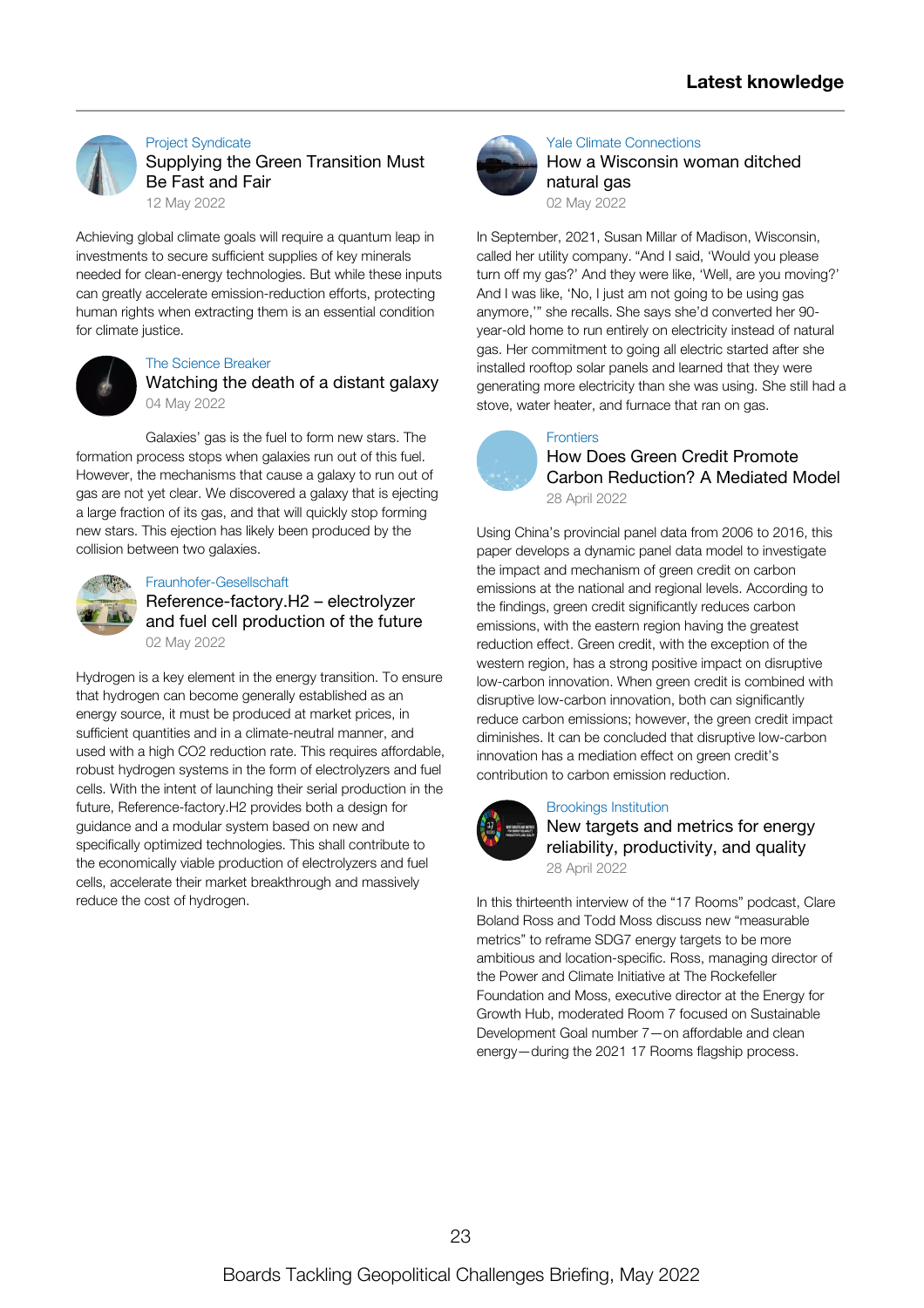## Experts should be placed prominently at the centre of efforts to deal with crises

The 2008 financial crisis, the 2015 migration crisis, and the COVID-19 pandemic all exposed deficiencies in the ways that governments handle uncertainty. Despite warnings in some quarters and - in the case of the pandemic - actual plans and structures having been put in place in some countries, most states and international institutions were underprepared when these crises hit. In order to enable better-prepared, responsive, and agile responses, the prominence and importance of experts must be better-emphasized, and civil society must be more thoroughly engaged. Civic institutions, which generally operate in closer proximity to local populations than heads of state or leaders of governments, and often boast greater local knowledge as a result, can contribute vital information. A wide range of experts must be called upon during crises, including those who operate outside of typical government institutions. With uncertainty on the rise, the usual channels and sources of knowledge will no longer be sufficient. By incorporating more diverse and comprehensive information, international institutions, national governments, and local leaders alike should be able to increase their analytical capacity and their ability to deliver effective and rapid responses.

When dealing with migration, institutions must carefully consider the "push factors" that trigger large-scale refugee flows, by closely monitoring conflict zones and failed states. In terms of climate change, while the problem is generally well-understood, too little is being done - in addition to addressing the source of the crisis (excessive and unchecked greenhouse gas emissions), governments must become better able to predict and mitigate the many near-term climate-related disasters that have become increasingly common. Meanwhile financial crises call for ensuring as much equilibrium as possible, and realizing that just because we may be experiencing a period of relative calm the necessary safeguards still should be firmly in place - and even strengthened. And when it comes to pandemics, preparedness is key. The exact nature of any new outbreak is always going to be difficult to ascertain, but the world must be able to collectively respond more quickly and comprehensively than it did with COVID-19. A diverse range of new challenges will no doubt affect us all in the coming decades. Only a multi-faceted, inclusive, and analytical governance approach can ensure that we will be relatively well protected.

Related insight areas: COVID-19, Banking and Capital Markets, Migration, Pandemic Preparedness and Response, Peace and Resilience, Risk and Resilience, Climate Change, Global Health, Financial and Monetary Systems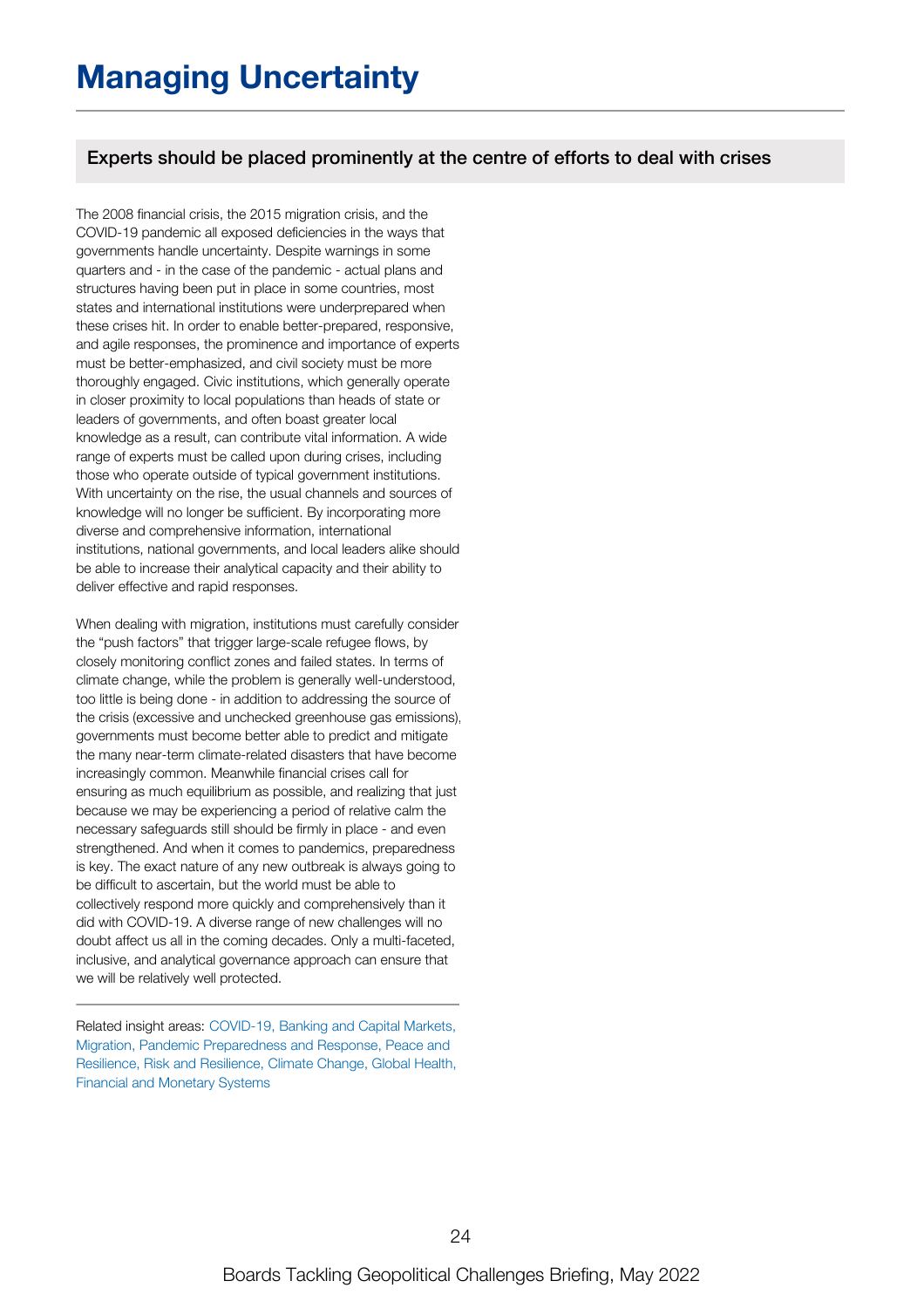

#### [VoxEU](https://voxeu.org/article/zombie-firms-and-take-support-measures-during-covid-19)

Zombie firms and the take-up of support [measures](https://voxeu.org/article/zombie-firms-and-take-support-measures-during-covid-19) during Covid-19 04 May [2022](https://voxeu.org/article/zombie-firms-and-take-support-measures-during-covid-19)

Governments around the world enacted unprecedented measures to support firms impacted by the Covid-19 pandemic. This column focuses on Italy to examine the extent to which these measures ended up also benefitting non-viable but still active firms. The authors find that 'zombie firms' were less likely than healthy firms to access public support measures in the form of either grants, debt moratoria, or [government-guaranteed](https://voxeu.org/article/zombie-firms-and-take-support-measures-during-covid-19) loans, suggesting that these measures did not contribute to a zombification of the economy.



## [VoxEU](https://voxeu.org/article/two-dimensional-feature-ecb-monetary-policy)

## The [two-dimensional](https://voxeu.org/article/two-dimensional-feature-ecb-monetary-policy) feature of ECB monetary policy

14 April [2022](https://voxeu.org/article/two-dimensional-feature-ecb-monetary-policy)

The ECB has to decide not only on the timing and speed of exit from monetary easing, but also on the sequence. This column uses an empirical model to show that a short-term interest rate tightening in the euro area has undesired effects on output, inflation, and stock market prices if it is coupled with a widening of sovereign spreads. To be effective, the [combination](https://voxeu.org/article/two-dimensional-feature-ecb-monetary-policy) of monetary policy instruments as well as the sequence of the use of the tools in the announced tightening cycle must ensure both an increase in the position of the 'risk-free' yield curve and control of sovereign spreads.



#### **[Brookings](https://www.brookings.edu/research/institutions-informality-and-conflict-in-the-sahel-the-case-for-mali/)**

[Institutions,](https://www.brookings.edu/research/institutions-informality-and-conflict-in-the-sahel-the-case-for-mali/) informality, and conflict in the Sahel: The case for Mali

12 April [2022](https://www.brookings.edu/research/institutions-informality-and-conflict-in-the-sahel-the-case-for-mali/)

Ahmadou Aly Mbaye and Nancy Benjamin integrate the latest governance research with original [survey-based](https://www.brookings.edu/research/institutions-informality-and-conflict-in-the-sahel-the-case-for-mali/) results from the Sahel region in order to improve on policy approaches to increasing economic resilience.



#### [GovLab](https://thelivinglib.org/evidence-is-a-policymakers-biggest-weapon/) - Living Library

Evidence is a [policymaker's](https://thelivinglib.org/evidence-is-a-policymakers-biggest-weapon/) biggest weapon

30 [March](https://thelivinglib.org/evidence-is-a-policymakers-biggest-weapon/) 2022

Report by Jacquelyn Zhang: ["Fundamentally,](https://thelivinglib.org/evidence-is-a-policymakers-biggest-weapon/) public policy is supposed to address serious social problems. However, poorly designed policies exist. Often this happens when a well-intentioned policy generates unexpected and unintended consequences, and sometimes, these consequences leave policymakers farther away from their goal than when they started. Consider just a few examples. The first is the impact of an immigration law that was used in the United States ostensibly to control the flow of undocumented immigrants into the country.



#### Istituto Affari [Internazionali](https://www.iai.it/en/pubblicazioni/central-bank-digital-currencies-governance-interoperability-and-inclusive-growth)

Central Bank Digital Currencies: Governance, [Interoperability,](https://www.iai.it/en/pubblicazioni/central-bank-digital-currencies-governance-interoperability-and-inclusive-growth) and Inclusive Growth

30 [March](https://www.iai.it/en/pubblicazioni/central-bank-digital-currencies-governance-interoperability-and-inclusive-growth) 2022

As economies have become increasingly digitalized, central bank digital currencies (CBDCs) have been at the forefront of the agenda for central banks as a means to enhance payments systems' efficiency (both domestically and crossborder) and increase financial inclusion, and more broadly to support the effective transmission of monetary policy in the digital age (BIS, 2020; Boar and Wehrli, 2021). While the potential of CBDCs to meet these goals is clear, a secure underlying [infrastructure](https://www.iai.it/en/pubblicazioni/central-bank-digital-currencies-governance-interoperability-and-inclusive-growth) and a credible, globally accepted system is of paramount importance.

#### The [Conversation](https://theconversation.com/pandemic-parliaments-lessons-learned-from-two-years-trying-to-run-democracies-living-under-covid-19-177964)



Pandemic parliaments: lessons learned from two years trying to run [democracies](https://theconversation.com/pandemic-parliaments-lessons-learned-from-two-years-trying-to-run-democracies-living-under-covid-19-177964) living under COVID-19 18 [March](https://theconversation.com/pandemic-parliaments-lessons-learned-from-two-years-trying-to-run-democracies-living-under-covid-19-177964) 2022

Parliaments matter more than ever in times of crisis. They oversee emergency responses, evaluate and pass legislation, and approve funds to meet urgent public needs. They have a key role to play in maintaining transparent, effective government. When they do all this well, they make it easier for people to trust their [governments.](https://theconversation.com/pandemic-parliaments-lessons-learned-from-two-years-trying-to-run-democracies-living-under-covid-19-177964) When a government has to take extreme measures, it helps to know that other parties in parliament will act to stop it from going any further than is absolutely necessary.



#### Center for China and [Globalization](https://www.youtube.com/watch?v=wi2z6XFH1RM)

Swedish Amb. to China Helena Sångeland on feminist [development](https://www.youtube.com/watch?v=wi2z6XFH1RM) policy application in climate change 10 [March](https://www.youtube.com/watch?v=wi2z6XFH1RM) 2022

On March 8, 2022, CCG and UN Women China office cohosted an event to celebrate the International Women's Day, bringing together a group of experts from government agencies, embassies, UN entities, financial institutions, practitioners, academia and think tanks to share their views and best practices in gender responsive climate change and [environmental](https://www.youtube.com/watch?v=wi2z6XFH1RM) policies and programs and to identify methods that can enable gender just climate actions. H.E. Ms. Helena Sångeland, Ambassador of Sweden to China, introduced Sweden's feminist development policy and its application in climate change and environmental protection actions. .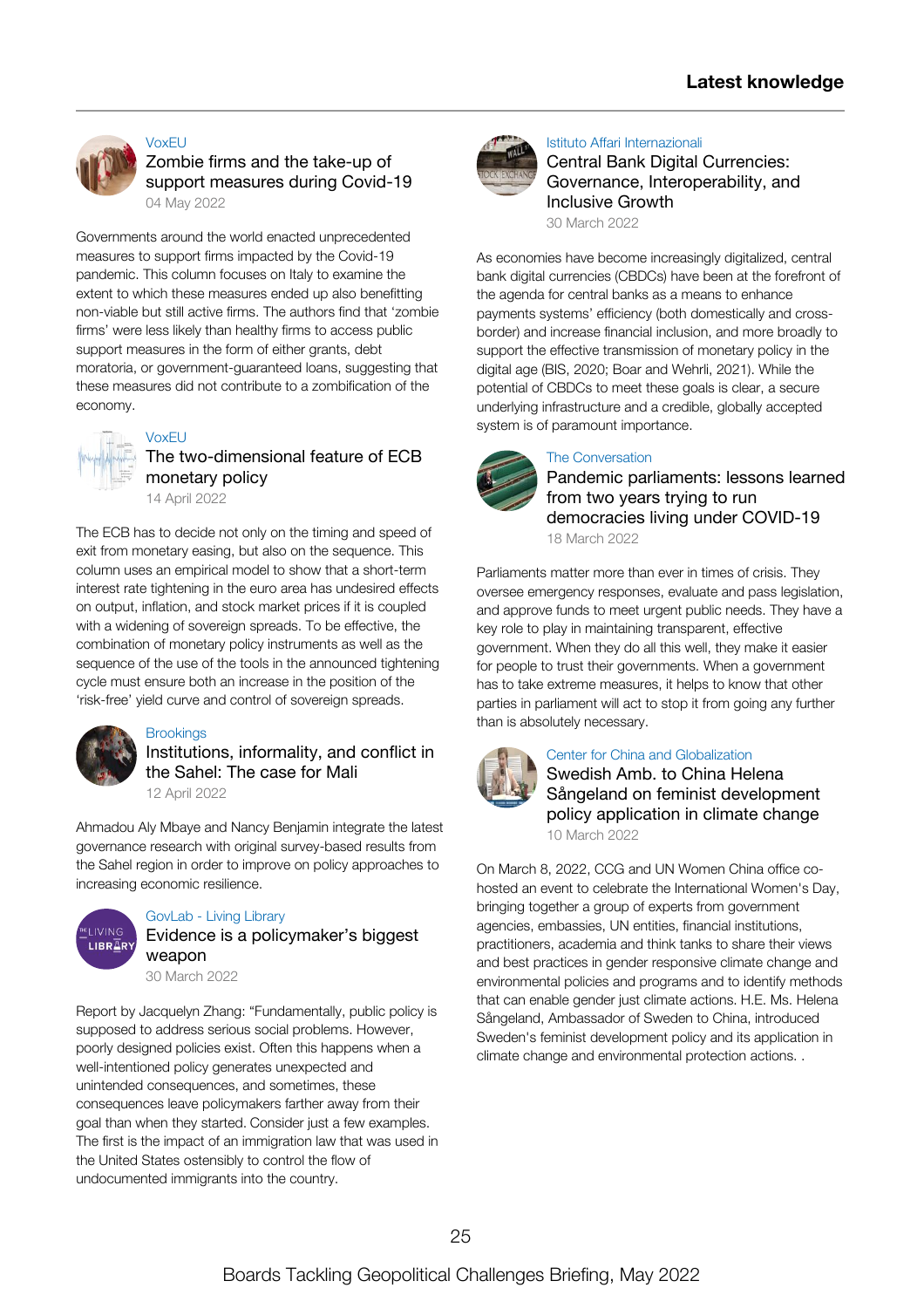## **Cyber Risk Governance**

The number of corporate boards with a dedicated cybersecurity committee is expected to increase sharply by 2025

Governance relies on risk-based decision making as a fundamental means to both drive the efficient use of resources, and to improve confidence in an organization's ability to achieve strategic objectives. All organizations rely on their employees' ability to navigate a world of growing uncertainty, and to dodge threats to their ability to achieve its collective goals. Unfortunately, complex organizations can easily be overwhelmed; each risk demands a distinct analysis and potential investment of additional resources, to respond in ways that adequately reduce exposure. A good governance structure will provide a framework that enables the right managers to make the right decisions, which will help prioritize and allocate resources as needed. All risks don't necessarily require analytic rigour or subsequent investment - immediate hazards like icy sidewalks or commonplace cyber incidents like phishing emails can be addressed at lower management levels. That is not the case for strategic risks like global pandemics or advanced, persistent cyber threats that have the potential to disrupt or damage an organization indefinitely. A structure that effectively prioritizes and adjudicates risks to the right organizational level is required.

Responsibility for risks is typically apportioned in accordance with an organization's willingness to accept them, also called "risk appetite." A risk-appetite statement can be used to direct employees and clarify who has the necessary level of authority to decide how to respond to any given situation. The National Institute of Standards and Technology Special Publication 800- 37 addresses the divvying up of risk with a three-tier structure including the organization, the mission, and the system. Meanwhile the ISO 27000 series of standards provides recommendations for the use of policy and organizational structure to reduce risk, and the COSO framework connects governance to culture by highlighting the importance of board oversight, culture requirements, core values, and human resource development. Vigorous, board-level engagement in risk governance is essential for success. Thankfully, boards are increasingly recognizing the importance of cyber risk governance; a study published by Ernst and Young in 2020 found that 81% of board members categorize cybersecurity as "highly relevant," and Gartner researchers predict that 40% of all boards will have a dedicated cybersecurity committee by the year 2025 (currently, just 10% of boards have one).

Related insight areas: Workforce and Employment. The Digital Economy, Banking and Capital Markets, Corporate Governance, Agile Governance, Risk and Resilience, Internet Governance, Illicit Economy, Fourth Industrial Revolution, **Leadership**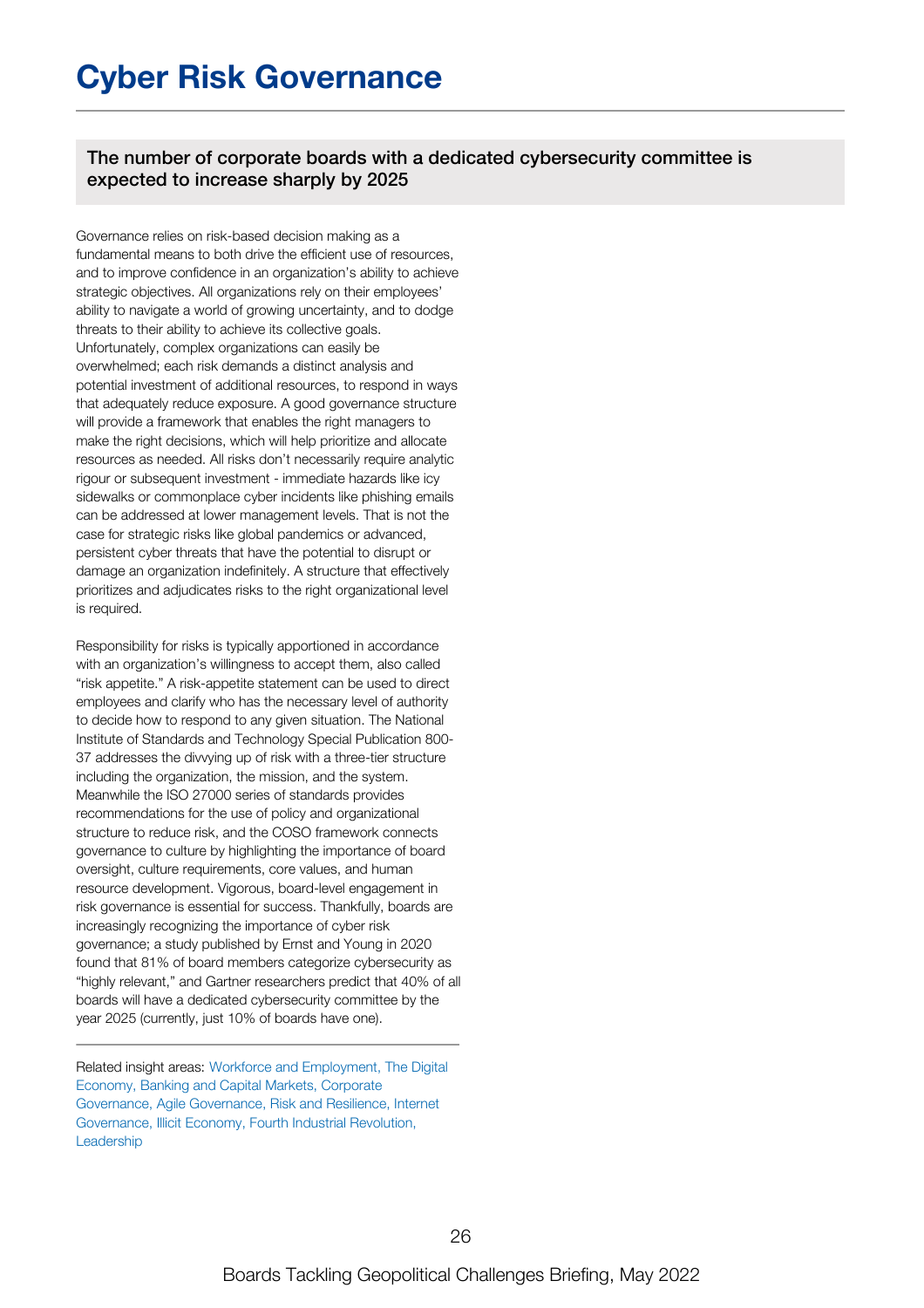

Cyber [Rescue](https://www.cyberrescue.co.uk/library/map) [Attack](https://www.cyberrescue.co.uk/library/map) Maps 05 May [2022](https://www.cyberrescue.co.uk/library/map)

Scroll down and click each image to go to live data on cyber [attacks.](https://www.cyberrescue.co.uk/library/map) .



#### ETH [Zürich](https://ethz.ch/en/news-and-events/eth-news/news/2022/04/globe-virtual-world-real-threats.html) Virtual world, real [threats](https://ethz.ch/en/news-and-events/eth-news/news/2022/04/globe-virtual-world-real-threats.html) 14 April [2022](https://ethz.ch/en/news-and-events/eth-news/news/2022/04/globe-virtual-world-real-threats.html)

Ultimately, everyone is interested in improving security – yet this poses something of a dilemma for computer [manufacturers.](https://ethz.ch/en/news-and-events/eth-news/news/2022/04/globe-virtual-world-real-threats.html) Additional security comes at a price, but few consumers are willing to pay more or sacrifice performance in return for more security. Razavi also faces a dilemma: as a scientist, he needs to publish his findings as soon as possible in order to gain an edge in the cut-andthrust world of academia – but his industry partners have other ideas. "We follow the principle of responsible disclosure," he says. "In other words, we give companies time to fix flaws before we publish them." Razavi has also enlisted the support of Swiss federal authorities: for example, his discovery of the vulnerability in dynamic memory led to a joint publication with the National Cyber Security Centre.



#### FinDev [Gateway](https://www.findevgateway.org/blog/2022/04/digital-innovation-three-key-lessons-improve-resilience-african-mfis-and-their-clients)

Digital [Innovation:](https://www.findevgateway.org/blog/2022/04/digital-innovation-three-key-lessons-improve-resilience-african-mfis-and-their-clients) Three Key Lessons to Improve the Resilience of African MFIs and Their Clients 06 April [2022](https://www.findevgateway.org/blog/2022/04/digital-innovation-three-key-lessons-improve-resilience-african-mfis-and-their-clients)

If there is one thing that has become obvious during the COVID-19 pandemic for the financial inclusion sector, it is the need to accelerate the digitalization of financial service distribution channels. Of course, this is easier said than done. The path is replete with challenges, from managing the new cyber risks involved to establishing partnerships among the diversity of actors with different digitalization strategies. So how can we ensure the success of digitalization while maintaining manageable risk levels? The African [Microfinance](https://www.findevgateway.org/blog/2022/04/digital-innovation-three-key-lessons-improve-resilience-african-mfis-and-their-clients) Week (SAM), which took place in October 2021 in Rwanda, was a unique opportunity to consider this question, share lessons learned and discuss the challenges of digitalization and its role in improving the resilience of the financial inclusion sector and its clients.



#### World [Economic](https://www.weforum.org/reports/artificial-intelligence-for-children/) Forum Artificial [Intelligence](https://www.weforum.org/reports/artificial-intelligence-for-children/) for Children 30 [March](https://www.weforum.org/reports/artificial-intelligence-for-children/) 2022

This toolkit is designed to help companies develop trustworthy artificial intelligence for children and youth. Children and youth are surrounded by AI in many of the products they use in their daily lives, from social media to education technology, video games, smart toys and speakers. AI determines the videos children watch online, their curriculum as they learn, and the way they play and interact with others. This toolkit, produced by a diverse team of youth, [technologists,](https://www.weforum.org/reports/artificial-intelligence-for-children/) academics and business leaders, is designed to help companies develop trustworthy artificial intelligence (AI) for children and youth and to help parents, guardians, children and youth responsibly buy and safely use AI products. AI can be used to educate and empower children and youth and have a positive impact on society.



### World [Economic](https://www.weforum.org/agenda/2022/03/why-global-harmonisation-of-cybersecurity-regulations-would-be-like-music-to-our-ears/) Forum

Why global [harmonisation](https://www.weforum.org/agenda/2022/03/why-global-harmonisation-of-cybersecurity-regulations-would-be-like-music-to-our-ears/) of cybersecurity would be music to everyone's ears 28 [March](https://www.weforum.org/agenda/2022/03/why-global-harmonisation-of-cybersecurity-regulations-would-be-like-music-to-our-ears/) 2022

Cybersecurity regulations have become complicated, costly and difficult to secure due to the web of national and regional regulations that have developed in recent years. There are three areas where global harmonisation of cybersecurity regulations could make us safer: data protection, innovation and [interoperability,](https://www.weforum.org/agenda/2022/03/why-global-harmonisation-of-cybersecurity-regulations-would-be-like-music-to-our-ears/) and cost. The US and EU have shown different jurisdictions can co-operate to reduce compliance cost and complexity for companies and consumers. This should be replicated on a global level. Cyberattacks pose a growing threat to the integrity of sectors that are critical to our economic and social well-being.



#### World [Economic](https://www.weforum.org/agenda/2022/03/how-the-cyber-world-can-support-ukraine/) Forum

How the cyber world can [support](https://www.weforum.org/agenda/2022/03/how-the-cyber-world-can-support-ukraine/) Ukraine

19 [March](https://www.weforum.org/agenda/2022/03/how-the-cyber-world-can-support-ukraine/) 2022

The conflict in Ukraine has invoked fears over escalated cyberattacks. The international cyber community is showing its support to Ukraine through various means. To ensure a safe cyber society for all, we must unite around shared cyberspace values and ideals. Since the start of the Russian-Ukrainian conflict in 2014 , most media reporting has centred on conflict within the physical world. Less attention has been paid to the very real [cyber-component](https://www.weforum.org/agenda/2022/03/how-the-cyber-world-can-support-ukraine/) of the struggle.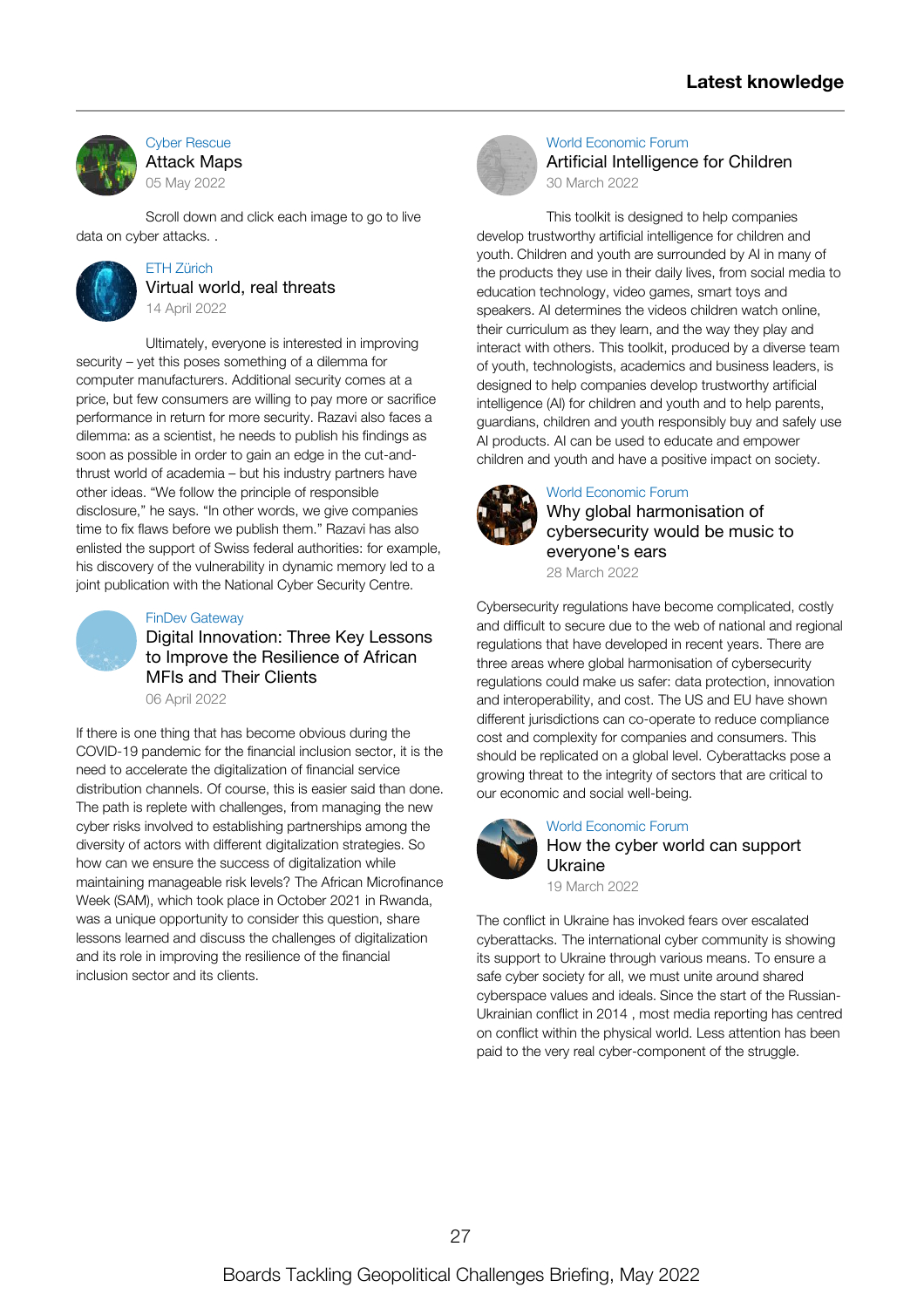## **References**

#### 1. Inventing New Modes of Governance

- How Will Twitter Change?, Wharton School of the University of  $\bullet$ Pennsylvania - Knowledge@Wharton, [knowledge.wharton.upenn.edu](https://knowledge.wharton.upenn.edu/article/how-will-twitter-change/)
- States Aren't Waiting For The Supreme Court To Rule On Abortion, FiveThirtyEight, [fivethirtyeight.com](https://fivethirtyeight.com/features/states-arent-waiting-for-the-supreme-court-to-rule-on-abortion/)
- RSF's 2022 World Press Freedom Index : a new era of polarisation, Reporters Without Borders, [rsf.org](https://rsf.org/en/rsf%25E2%2580%2599s-2022-world-press-freedom-index-new-era-polarisation)
- Why India Fell From 133 To 142 In The World Press Freedom Index In Five Years, IndiaSpend, [www.indiaspend.com](https://www.indiaspend.com/governance/why-india-fell-from-133-to-142-in-the-world-press-freedom-index-in-five-years-815880)
- How AI can help fight misinformation, International Telecommunication Union, [www.itu.int](https://www.itu.int/hub/2022/05/ai-can-help-fight-misinformation/)
- 'Open' technology can tackle the world's biggest problems here's what's holding it back, World Economic Forum, [www.weforum.org](https://www.weforum.org/agenda/2022/05/digital-public-goods-open-source-technology-ecosystem/)

#### 2. The EU's Geopolitical Showdown

- $\bullet$ Europe Is Its Own Enemy in Ukraine, Project Syndicate, [www.project](https://www.project-syndicate.org/commentary/europe-financing-putin-war-that-targets-europe-by-simon-johnson-2022-05)syndicate.org
- Yuans and Euros: Decoding China's Influence in Europe, Observer Research Foundation, [www.youtube.com](https://www.youtube.com/watch?v=N391wooJp6M)
- How will France's changing political dynamics shape Macron's next term?, Brookings, [www.brookings.edu](https://www.brookings.edu/podcast-episode/how-will-frances-changing-political-dynamics-shape-macrons-next-term/)
- European leaders quick to congratulate France's Macron in EU sigh of relief, swissinfo.ch, [www.swissinfo.ch](https://www.swissinfo.ch/eng/reuters/european-leaders-quick-to-congratulate-france-s-macron-in-eu-sigh-of-relief/47541288)
- Emmanuel Macron's Win Offers Him a Chance to Be Great, The Atlantic, [www.theatlantic.com](https://www.theatlantic.com/international/archive/2022/04/france-presidential-election-results-macron-wins/629664/)
- How U.S. Gas Exports to Europe Could Lock in Future Emissions, Yale Environment 360, [e360.yale.edu](https://e360.yale.edu/features/how-u.s.-gas-exports-to-europe-could-lock-in-future-emissions)
- Tackling Uncertainty: Turkish-EU Foreign Policy Cooperation in the Middle East and North Africa, Istituto Affari Internazionali, [www.iai.it](https://www.iai.it/en/eventi/tackling-uncertainty-turkish-eu-foreign-policy-cooperation-middle-east-and-north-africa)

#### 3. ESG Skills and Capabilities

- Does ESG Disclosure Help Improve Intangible Capital? Evidence From A-Share Listed Companies, Frontiers, [www.frontiersin.org](https://www.frontiersin.org/article/10.3389/fenvs.2022.858548/full)
- What's Lost When We Talk 'ESG' and Not 'Sustainability' | Andrew Winston, MIT Sloan Management Review, [sloanreview.mit.edu](https://sloanreview.mit.edu/article/whats-lost-when-we-talk-esg-and-not-sustainability/)
- Debunking Viet Nam's Credit Rating Misconceptions, Asian Development Bank, [blogs.adb.org](https://blogs.adb.org/debunking-vietnams-credit-rating-misconceptions)
- The sustainability job market is booming. What does that mean for hiring?, GreenBiz, [www.greenbiz.com](https://www.greenbiz.com/article/sustainability-job-market-booming-what-does-mean-hiring)
- The temperature is rising on heat as an ESG issue, GreenBiz, [www.greenbiz.com](https://www.greenbiz.com/article/temperature-rising-heat-esg-issue)
- Definitive Guide to ESG, GreenBiz, [www.greenbiz.com](https://www.greenbiz.com/report/definitive-guide-esg)
- How Australia is Decarbonizing Its Premium Commercial Buildings: A Story of Ambition Loops, Rocky Mountain Institute, [rmi.org](https://rmi.org/australia-is-decarbonizing-its-premium-commercial-buildings/)

#### 4. Countering Hybrid Threats in Europe

- A central bank view of reforming Europe's fiscal framework, VoxEU, [voxeu.org](https://voxeu.org/article/central-bank-view-reforming-europe-s-fiscal-framework)
- United Europe, Divided World? The Ukraine crisis and beyond, European Council on Foreign Relations, [www.youtube.com](https://www.youtube.com/watch?v=jvL3rZ1xhEE)
- French election: Historic win but Macron has polarised France, BBC News, [www.bbc.com](https://www.bbc.com/news/world-europe-61209765)
- Protests in Paris and Lyon as France's Macron is re-elected video, the Guardian, [www.theguardian.com](https://www.theguardian.com/world/video/2022/apr/25/protests-in-paris-and-lyon-as-frances-macron-re-elected-video)
- Macron defeats Le Pen in French election, promises change, Al Jazeera, [www.aljazeera.com](https://www.aljazeera.com/news/2022/4/24/french-election-2022-macron-defeats-le-pen-projections)
- A European Debt Agency could create a safe asset without debt mutualisation, VoxEU, [voxeu.org](https://voxeu.org/article/european-debt-agency-could-create-safe-asset-without-debt-mutualisation)

#### 5. Macroeconomic Stability

- $\bullet$ Widespread food insecurity is not inevitable: Avoid escalating food export curbs, VoxEU, voxeu org
- IPD online panel: CCG President Huiyao Wang on impact of Ukraine War on China-U.S. relations, Center for China and Globalization, [www.youtube.com](https://www.youtube.com/watch?v=uit-23u7umw)
- How the War in Ukraine is Impacting the French Election, Carnegie Endowment for International Peace, [carnegieeurope.eu](https://carnegieeurope.eu/strategiceurope/86887?utm_source=rss&utm_medium=rss)
- Global Impact of war in Ukraine on food, energy and finance systems , ReliefWeb, [reliefweb.int](https://reliefweb.int/report/world/global-impact-war-ukraine-food-energy-and-finance-systems)
- New report on the global impact of the war in Ukraine on food, energy and finance systems, United Nations, [www.youtube.com](https://www.youtube.com/watch?v=noeYVNroTAo)
- What Lies Ahead for the IPO Market?, Wharton School of the University of Pennsylvania - Knowledge@Wharton, [knowledge.wharton.upenn.edu](https://knowledge.wharton.upenn.edu/article/what-lies-ahead-for-the-ipo-market/)
- How to Sanction a Nuclear Foe, Project Syndicate, [www.project](https://www.project-syndicate.org/commentary/eu-ban-on-russian-energy-highlights-sanctions-limits-by-ana-palacio-2022-04)syndicate.org

#### 6. Corporate Risk Management

- Businesses are contributing to the Paris Agreement for nature. Here's how., World Economic Forum, [www.weforum.org](https://www.weforum.org/agenda/2022/05/businesses-are-contributing-to-the-paris-agreement-for-nature-here-s-how/)
- Making the Business Case for ESG, Wharton School of the University of Pennsylvania - Knowledge@Wharton, [knowledge.wharton.upenn.edu](https://knowledge.wharton.upenn.edu/article/making-the-business-case-for-esg/)
- Public support for carbon taxation, VoxEU, [voxeu.org](https://voxeu.org/article/public-support-carbon-taxation)
- Gov. DeSantis Supports Musk's Twitter Bid, State Pension Fund Owns 946,960 Shares, The Tokenist, [tokenist.com](https://tokenist.com/gov-desantis-supports-musks-twitter-bid-state-pension-fund-owns-946960-shares/?utm_source=rss&utm_medium=rss&utm_campaign=gov-desantis-supports-musks-twitter-bid-state-pension-fund-owns-946960-shares)
- Why private companies need to catch up on sustainability, World Economic Forum, [www.weforum.org](https://www.weforum.org/agenda/2022/04/why-private-companies-need-to-catch-up-on-sustainability/)
- Day of Action for Antitrust: Our Rights Are Tied to Having Choices, Electronic Frontier Foundation, [www.eff.org](https://www.eff.org/deeplinks/2022/04/day-action-antitrust-our-rights-are-tied-having-choices)

#### 7. Geostrategic Competition and Security

- The Role of Nuclear Weapons in the 21st Century, Harvard Kennedy School - Belfer Center for Science and International Affairs, [www.belfercenter.org](https://www.belfercenter.org/publication/role-nuclear-weapons-21st-century)
- Too Fragile to Fight: Could the U.S. Military Withstand a War of Attrition? - War on the Rocks, War on the Rocks, [warontherocks.com](https://warontherocks.com/2022/05/too-fragile-to-fight-could-the-u-s-military-withstand-a-war-of-attrition/)
- Global Violent Deaths (GVD), Small Arms Survey, [www.smallarmssurvey.org](https://www.smallarmssurvey.org/database/global-violent-deaths-gvd)
- War on Ukraine: Volodymyr Zelenskyy, Chatham House, [www.youtube.com](https://www.youtube.com/watch?v=nZqYUJHsVDg)
- Tsinghua National Strategy Institute Qian Feng optimistic about future of China-Pakistan relations, Center for China and Globalization, [www.youtube.com](https://www.youtube.com/watch?v=CXZI8k3gGX8)
- CCG VP Victor Gao hopes China-Pakistan relations can be brought to a higher level, Center for China and Globalization, [www.youtube.com](https://www.youtube.com/watch?v=IQSawxknKes)

#### Acknowledgements

- Cover and selected images throughout supplied by Reuters.
- Some URLs have been shortened for readability. Please follow the URL given to visit the source of the article. A full URL can be provided on request.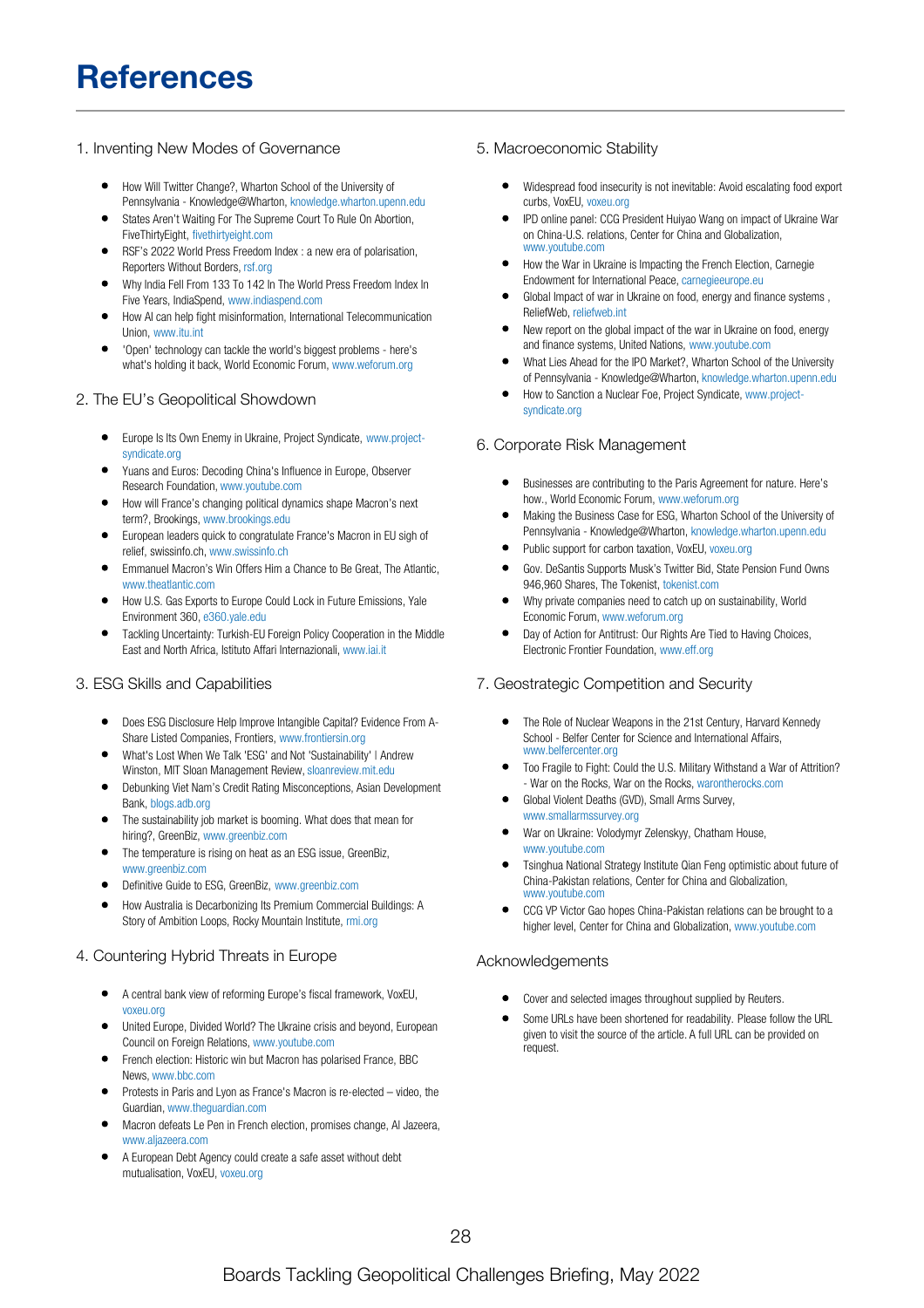## Explore the collective intelligence of the World Economic Forum

In today's world, individuals and organizations can find it difficult to keep up with the latest trends or to make sense of the countless transformations taking place around them.

How can you decipher the potential impact of rapidly unfolding changes when you're flooded with information—some of it misleading or unreliable? How do you continuously adapt your vision and strategy within a fast-evolving global context?

Leaders require new tools to make better strategic decisions in an increasingly complex and uncertain environment. The World Economic Forum developed Strategic Intelligence to help you understand the global forces at play and make more informed decisions.

## Connect to Strategic Intelligence

Visit Strategic [Intelligence](https://intelligence.weforum.org/topics/95f937ecf305476fa359b60a0d6dda33) on the web or download the [Strategic](https://wef.ch/si) IQ app on your mobile device to learn more.





[intelligence.weforum.org](https://intelligence.weforum.org) [wef.ch/si](https://wef.ch/si)